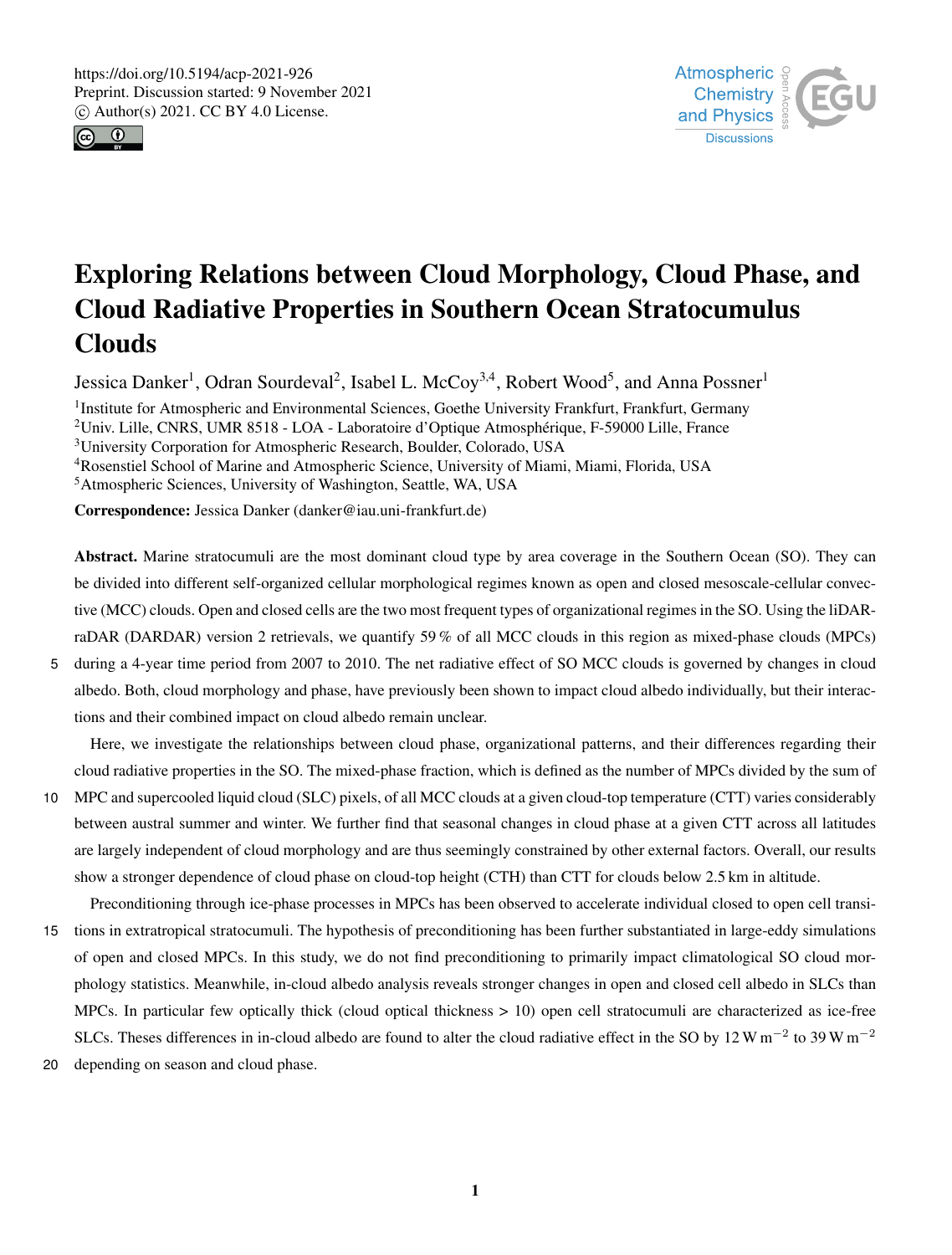



# 1 Introduction

In the Southern Ocean (SO), marine stratiform low clouds cover between 40 % to 60 % of the ocean surface (Wood, 2015) and due to their high albedo, they play a key role in the radiative balance of the Earth (Randall et al., 1984; Ramanathan 25 et al., 1989; Hartmann et al., 1992; Chen et al., 2000). Especially at high latitudes, many marine stratocumuli occur as mixedphase clouds (MPCs). In contrast to pure liquid clouds, MPCs contain a mixture of supercooled liquid and ice. The phase partitioning between liquid and ice in stratocumuli strongly impacts the cloud radiative properties (Sun and Shine, 1994; Matus and L'Ecuyer, 2017; Korolev et al., 2017). Due to the complex microphysics in MPCs, our understanding of the impact of phase partitioning on the radiative properties of these low-level clouds remains limited (McCoy et al., 2015; Tan and Storelvmo, 30 2019). Furthermore, the cloud phase feedback remains poorly represented in models, particularly in the SO (Bony et al., 2006; Zelinka et al., 2012, 2013), which represents a critical region to compute the climate sensitivity (Gettelman et al., 2019; Zelinka et al., 2020). Given the extensive coverage of MPCs in the SO and their impacts on cloud reflectivity, it is especially important

to observe, understand, and quantify the cloud radiative properties of MPCs in the SO.

- Stratocumuli are divided into different self-organized morphological regimes referred to as open and closed mesoscale-35 cellular convective (MCC) clouds which are associated with different cloud fractions (Atkinson and Zhang, 1996; Wood and Hartmann, 2006). In the SO, open and closed cells are the two most frequent types of MCC clouds (Muhlbauer et al., 2014). Especially in austral winter, open MCC reach their highest occurrence frequency whereas closed MCC occur more often in summer. Due to their organizational differences, the cloud fraction of closed MCC clouds is on average about 30 % higher than for open MCC clouds (Wood and Hartmann, 2006) and thus closed MCC clouds reflect more incoming shortwave radiation.
- 40 Moreover, McCoy et al. (2017) showed that even for the same cloud fraction closed MCC clouds have a higher cloud albedo than open MCC clouds. Therefore, it is important to understand the processes which are related to the occurrence of the two types of MCC clouds in low-level clouds and their transition in order to quantify their radiative effects on Earth's climate. One process controlling the shift from closed to open cell convection is the formation of precipitation (Feingold et al., 2010) through a decoupling of the boundary layer induced by precipitation (Abel et al., 2017). Further, Yamaguchi and Feingold (2015) find
- 45 that not only the formation of precipitation but its spatial extent is essential for the transition of the MCC clouds regimes. Even large-scale meteorological events like marine cold air outbreaks which are often found in the SO (Fletcher et al., 2016) can impact the occurrence of MCC clouds. McCoy et al. (2017) show that open MCC clouds favor the environmental conditions during marine cold air outbreaks.

The potential link between cloud phase and cloud field organization in mixed-phase stratocumuli was first explored by Abel 50 et al. (2017), Eirund et al. (2019a) and Tornow et al. (2021). Abel et al. (2017) analyze aircraft observations in the North Atlantic and find that the transition from mixed-phase closed to open MCC clouds is accompanied by a shift from supercooled dominated MPCs to more glaciated MPCs. They further show that the key factor for the onset of closed to open cells transition is precipitation. Tornow et al. (2021) address the question of which ice processes are relevant for precipitation during the transition. They introduce the notion of *preconditioning* whereby efficient riming-related processes lead to more favorable

55 conditions for cloud breakup and accelerated the transition of an overcast stratocumulus deck into a broken cloud field. Eirund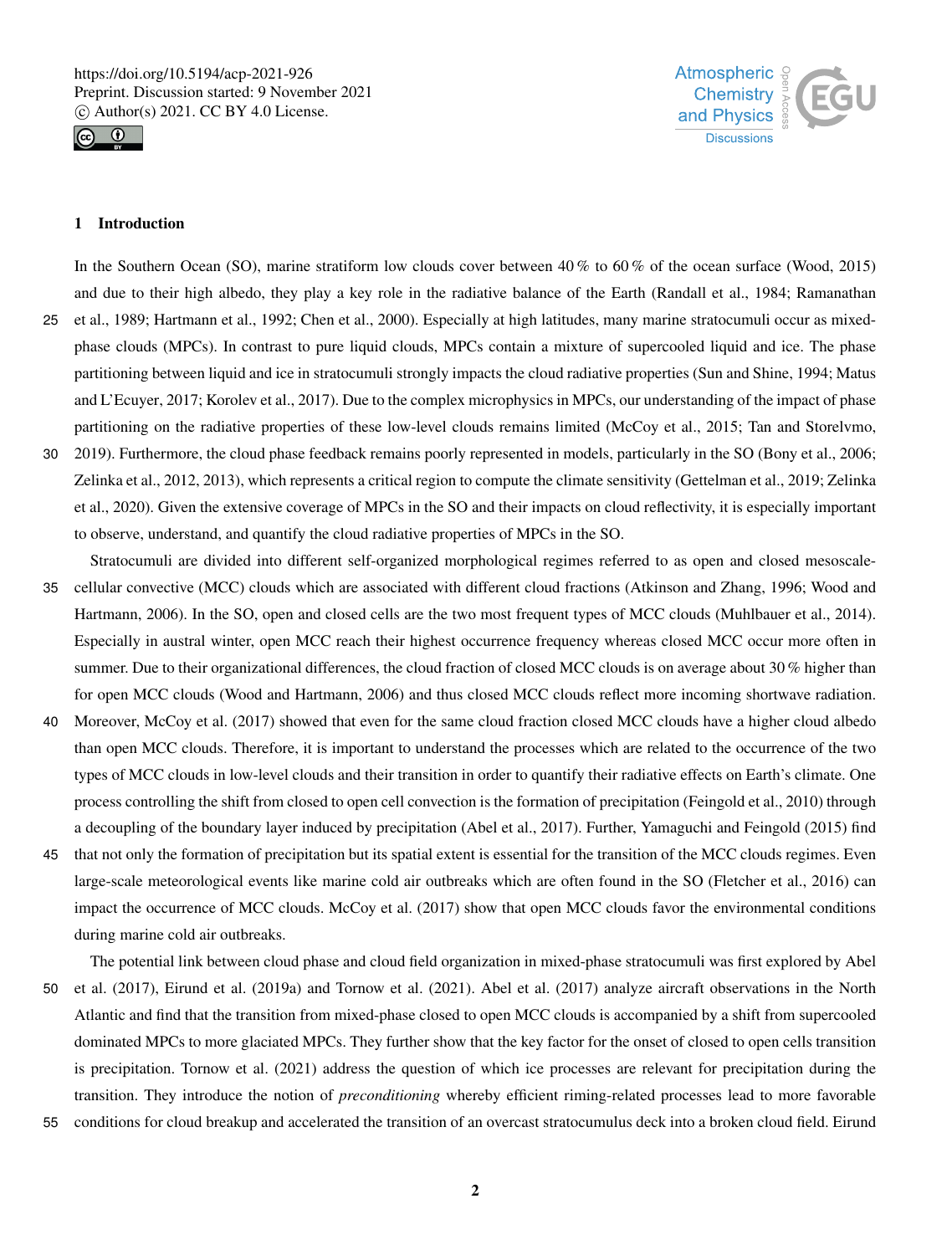



et al. (2019a) demonstrate for a case study of Arctic stratocumulus that larger open cells were sustained in mixed-phase open MCC clouds as compared to pure liquid clouds.

All three studies utilise field observations of particular situations together with numerical models allowing them to disentangle the potential impact of different processes in greater detail. Yet, it remains to be seen whether preconditioning due to 60 ice-phase processes occurs often and widely enough to impact statistics of cloud morphology and cloud reflectivity.

In this study, we investigate the connections between cloud phase, cloud organization, and cloud reflectivity in the SO. In order to investigate these connections for a wide range of cases, we use active satellite data of the Afternoon Constellation (A-Train) from 2007 to 2010. The cloud phase is analyzed by using a vertically integrated cloud phase classification which we describe in Sect. 2.1. Moreover, we focus on the seasonal changes during austral winter (June–August, JJA) and summer

65 (December–February, DJF) because these seasons have the highest occurrence frequency of open and closed MCC clouds, respectively. In Sect. 3.1, we analyze the quality of our cloud phase classification and investigate the link between cloud phase, season and cloud morphology. In Sect. 3.2, we analyze the connections between freezing behavior and cloud phase under different seasonal or morphological conditions. We examine the dependence of cloud top temperature (CTT) and cloud top height (CTH) in open MCC clouds, closed MCC clouds, and low-level clouds. Finally, we address the question of how cloud

70 phase and cloud morphology impact cloud reflectivity (Sect. 3.3).

## 2 Data and Methods

## 2.1 DARDAR and MODIS

The raDAR-liDAR (DARDAR) v2 data product (Delanoë and Hogan, 2010; Ceccaldi et al., 2013) combines data from the Cloud-Aerosol Lidar and Infrared Pathfinder Satellite Observations (CALIPSO) and CloudSat satellites. The two products are <sup>75</sup> collocated onto the CloudSat footprints (∼1.1 km). In this study, we analyze data covering the time period from 2007 to 2010 and focus on the SO (40 $\degree$  S to 65 $\degree$  S). We chose the DARDAR product as it merges information from two active instruments and thus provides a vertically resolved cloud phase in contrast to passive satellites which only resolve cloud phase at cloud top. The DARDAR cloud classification additionally requires a temperature profile only in the radar mask and the strong lidar backscatter layers ( $\beta_{532} > 2 \times 10^{-5} \text{ m}^{-1} \text{ sr}^{-1}$ ) of the DARDAR classification algorithm for further details see Ceccaldi et al.

- 80 (2013). The temperature and other thermodynamic variables like sea surface temperature (SST) and surface wind speeds are collocated on the CloudSat track by the European Center for Medium-Range Weather Forecasts (ECMWF)-AUX. Further in this study, we combine the DARDAR v2 product with the Moderate Resolution Imaging Spectroradiometer (MODIS) cloud product (MYD06\_L2) Collection 6 (C6) version from the Aqua satellite (Platnick et al., 2015). The liquid water path (LWP) and the cloud optical thickness (COT) are provide by MODIS. Further, we derived the in-cloud albedo ( $\text{Alb}_{cd}$ ) from the
- 85 MODIS COT to remain consistent with DARDAR's horizontal pixel resolution of 1.1 km. Following Berner et al. (2015) based on Platnick and Twomey (1994), we use the equation:

$$
\text{Alb}_{cld} = \frac{(1-g)\tau}{2 + (1-g)\tau} \tag{1}
$$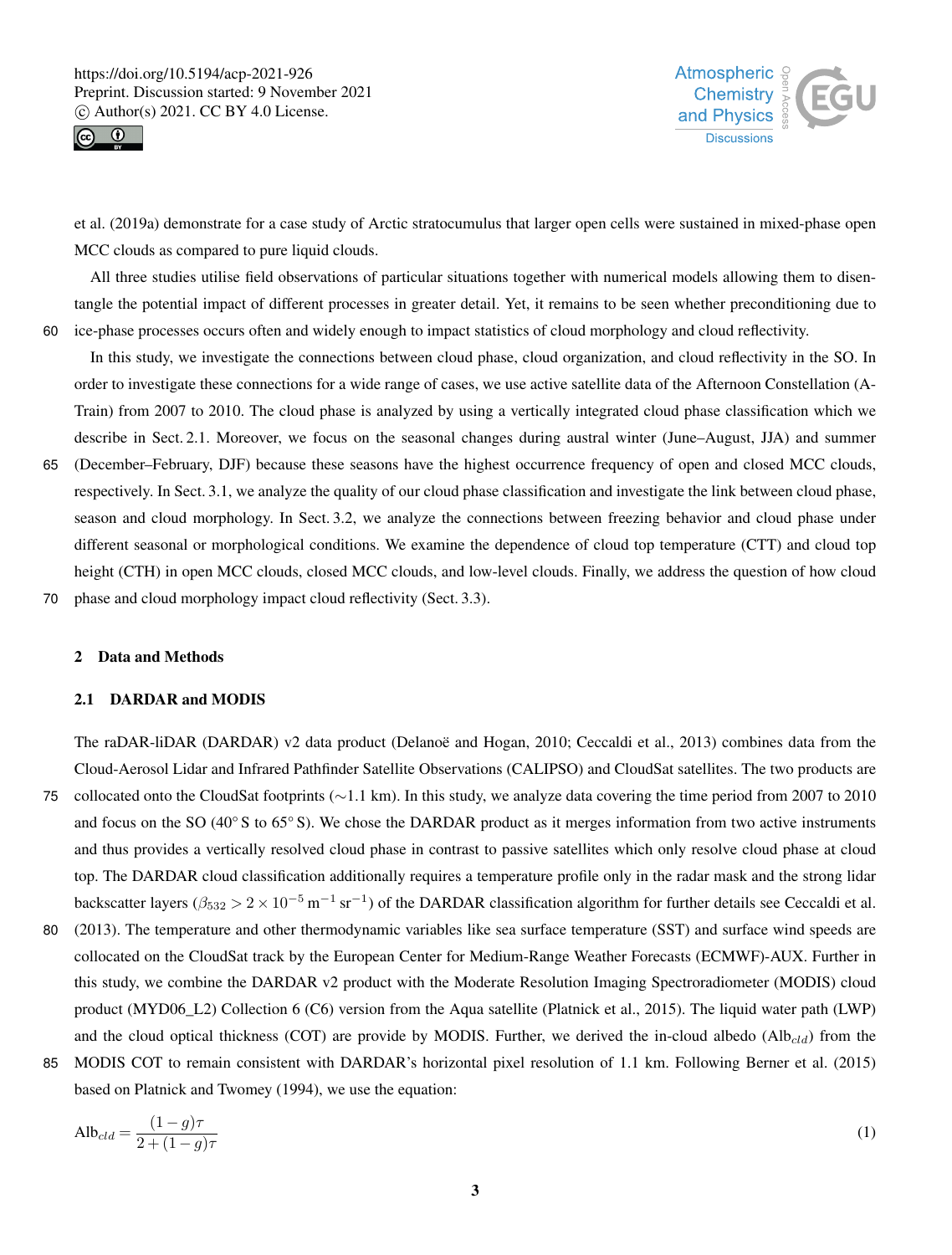



Here, COT is indicated as  $\tau$  and the asymmetry factor is g = 0.85 which assumes small water droplets.

- To analyze cloud phase, we use the DARDAR cloud classification, which provides a vertically resolved cloud phase with 90 a 60 m resolution from surface to 25.08 km. This vertically resolved cloud phase is based on a lidar and radar mask provided by the DARDAR algorithm (for details see Tab. 1 of Ceccaldi et al. (2013)). Therefore, when the lidar is extinguished the DARDAR classification can only determine the layer to be ice cloud, warm rain or cold rain. The DARDAR classification has 17 different categories which are displayed in the example tracks of DARDAR in Fig. 1 a and S4. In this study, the following categories of DARDAR are grouped into four categories: (1) *Ice* (ice clouds, spherical or 2D ice, and highly concentrated ice),
- 95 (2) *Sup* (supercooled water and multiple scattering due to supercooled water), (3) *Mix* (supercooled + ice) and (4) *Liq* liquid warm. To reduce the vertical cloud phase into a vertically integrated cloud phase, we first identify the highest and lowest cloud levels which are categorized as *Sup*, *Mix*, or *Liq*. The height of the highest cloud level is defined as the cloud top height (CTH) and the lowest as the liquid cloud base height (CBH). As we are only interested in low-level clouds, any data point with a CTH above 3 km is excluded from this analysis. The surface cluttering in the radar causes noise at heights below 720 m which can
- 100 not be distinguished from the signal (Marchand et al., 2008). In order to correctly identify the cloud phase, however, we need to have one trustworthy level below the identified CBH. Thus, we restrict to only clouds with a liquid CBH at 780 m or above. Moreover, we remove any multi-layer clouds, defined here as clouds with three or more consecutive vertical levels marked as clear or fillvalues. We only consider clouds with three or more levels of clear/fillvalues as multi-layer clouds because the original vertical resolution of CloudSat is 240 m. Thus, the minimum distance between two cloud levels needs to be at least
- 105 240 m in this study to consider a cloud as multi-layer.

In order to assign one cloud phase to a certain data point in DARDAR, we need to reduce the DARDAR cloud classification in the vertical dimension. Therefore, all data points are classified into MPCs, liquid clouds, or clear depending on their vertical phase distribution (Fig. 1 b). Here, we only analyze pixels which are cloudy. Liquid clouds are considered to be clouds which only consist of *Liq*, *Sup* or *Sup* above *Liq* (*Sup*  $\rightarrow$  *Liq*). As MPCs we consider five different types: only *Mix*, *Mix* above *Ice* 

110 (*Mix*  $\rightarrow$  *Ice*), *Sup* above *Ice* (*Sup*  $\rightarrow$  *Ice*), any combination of *Sup* and *Mix* (*Sup*  $\leftrightarrow$  *Mix*), and any combination of *Sup* and *Mix* above *Ice* (*Sup*  $\leftrightarrow$  *Mix*  $\rightarrow$  *Ice*).

Typically, the lidar in our cloudy pixels extinguishes within  $300 \text{ m}$  (5 vertical levels) (interquartile range =  $360 \text{ m}$  -  $240 \text{ m}$ ) and thus provides information beyond the cloud top phase. As mentioned above, the radar mask of the DARDAR classification requires the ECMWF wet bulb temperature to distinguish between ice ( $\leq 0^{\circ}$ C), and liquid ( $> 0^{\circ}$ C) or rain ( $> 0^{\circ}$ C) phase.

115 Therefore, this could lead to an uncertainty in the cloud phase classification close to  $0^{\circ}$ C especially if the lidar is extinguished. However, as this only affects cloud phase classification at temperatures close to 0 °C, this should not lead to a bias in the overall cloud phase distinction.

The ECMWF cloud top temperature (CTT) is defined as the temperature from ECMWF at CTH. As seen in Fig. S4, our data set, which is combined with MODIS, also provides the CTT from MODIS. However, we decide to use the ECMWF CTT for 120 two reasons: first because it will be more consistent with the DARDAR classification methodology which is also based on the

ECMWF temperature and second because the MODIS CTT exhibits unrealistically large and abrupt changes in value.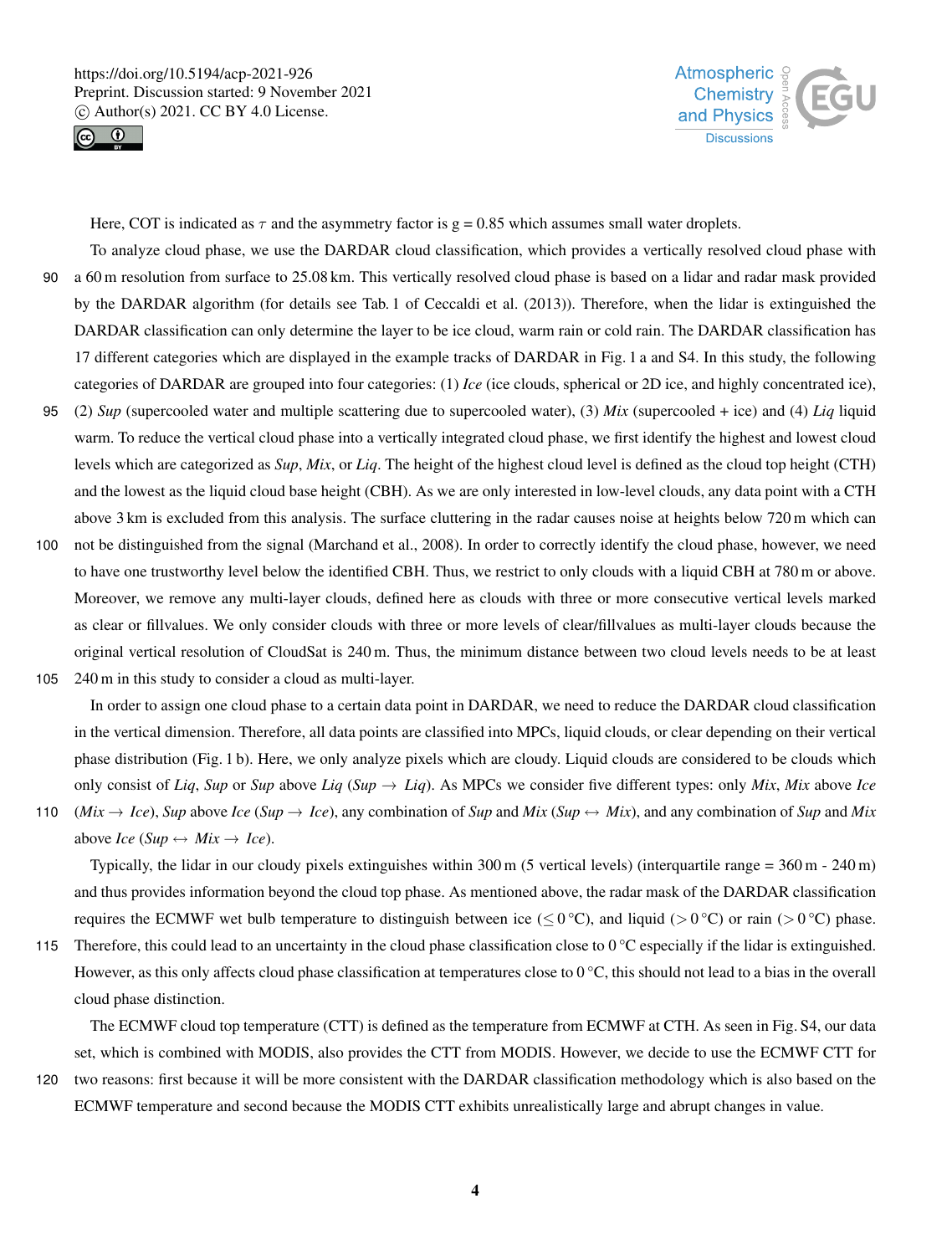



# 2.2 MCC Classification

The MCC regime identifications are developed by applying the supervised neural network algorithm designed in Wood and Hartmann (2006) to collection 6.1 MODIS Aqua LWP swath data. The algorithm uses the power density function and power 125 spectrum of LWP to determine whether swath sub-scenes (256 km x 256 km areas) fall into one of three categories: open MCC, closed MCC, or cellular but disorganized. See Eastman et al. (2021) for more information on the collection 6.1 MCC identifications. To collocate the MCC data set with the CloudSat track, the haversine distance for all DARDAR data points to the middle of each MCC scene is calculated. The MCC regime of the nearest MCC scene within a radius of 128 km is set for each DARDAR data point.

#### 130 3 Results

## 3.1 Stratocumulus Climatology

Cloud morphology and reflectivity are vertically integrated quantities of a two-dimensional cloud field. In order to explore the links between morphology, phase and their combined potential relation to cloud albedo, a vertically integrated categorization for cloud phase was built (Fig. 1) as described in Sect. 2.1. Here, we address the quality and limits of our vertically 135 integrated cloud phase and their seasonal differences. Further, the possible connections between cloud phase and organization are investigated.

According to our cloud phase classifications, most MPCs are characterized by a *Mix* cloud layer with ice-phase precipitation below cloud base in the SO. Whereas commonly in the SO, many MPCs are described to consist of a supercooled liquid top with ice precipitation below in satellites studies (e.g. Hu et al., 2010; Morrison et al., 2011; Huang et al., 2012; Ahn et al., 140 2018; Mace et al., 2021) and also by some ground-based and in situ measurements (e.g. Shupe et al., 2008; Niu et al., 2008; D'Alessandro et al., 2021; McFarquhar et al., 2021). Note that spaceborne studies can either be based on passive instruments which typically only cover the cloud top phase (Morrison et al., 2011) or also include active instruments like lidar or radar (Hu

- et al., 2010; Huang et al., 2012; Ahn et al., 2018; Mace et al., 2021) which can penetrate into layers below cloud top. Recently, the comparison of active satellites from CALIPSO or CloudSat with ground or in situ measurements shows that their products
- 145 underestimate the occurrence of MPCs in the SO (Ahn et al., 2018; Mace et al., 2021). This is further supported by many field campaign studies which observe the presence of ice in the supercooled top layer even at relatively high CTT ( $>$ -5 °C) in MPCs (e.g. Huang et al., 2017; Ahn et al., 2017; Lang et al., 2021b; Zaremba et al., 2021). The previous version of DARDAR(-v1) shows a tendency to detect too many liquid or supercooled liquid pixels in the lower troposphere (Ceccaldi et al., 2013). As the study by Huang et al. (2012) uses the DARDAR-v1 product they find more supercooled liquid-topped MPCs which is likely
- 150 due to the bias in the DARDAR-v1 cloud classification algorithm.

While most of our MPCs (more than 95%) contain a *Mix* layer that is determined by signals from both the radar and the lidar, we also include *Sup* over *Ice* clouds in our MPC classification. This category is the most uncertain category as the phase distinction between ice and rain is solely based on the wet bulb temperature (frozen  $\lt 0^\circ \text{C}$ ) once the lidar has saturated and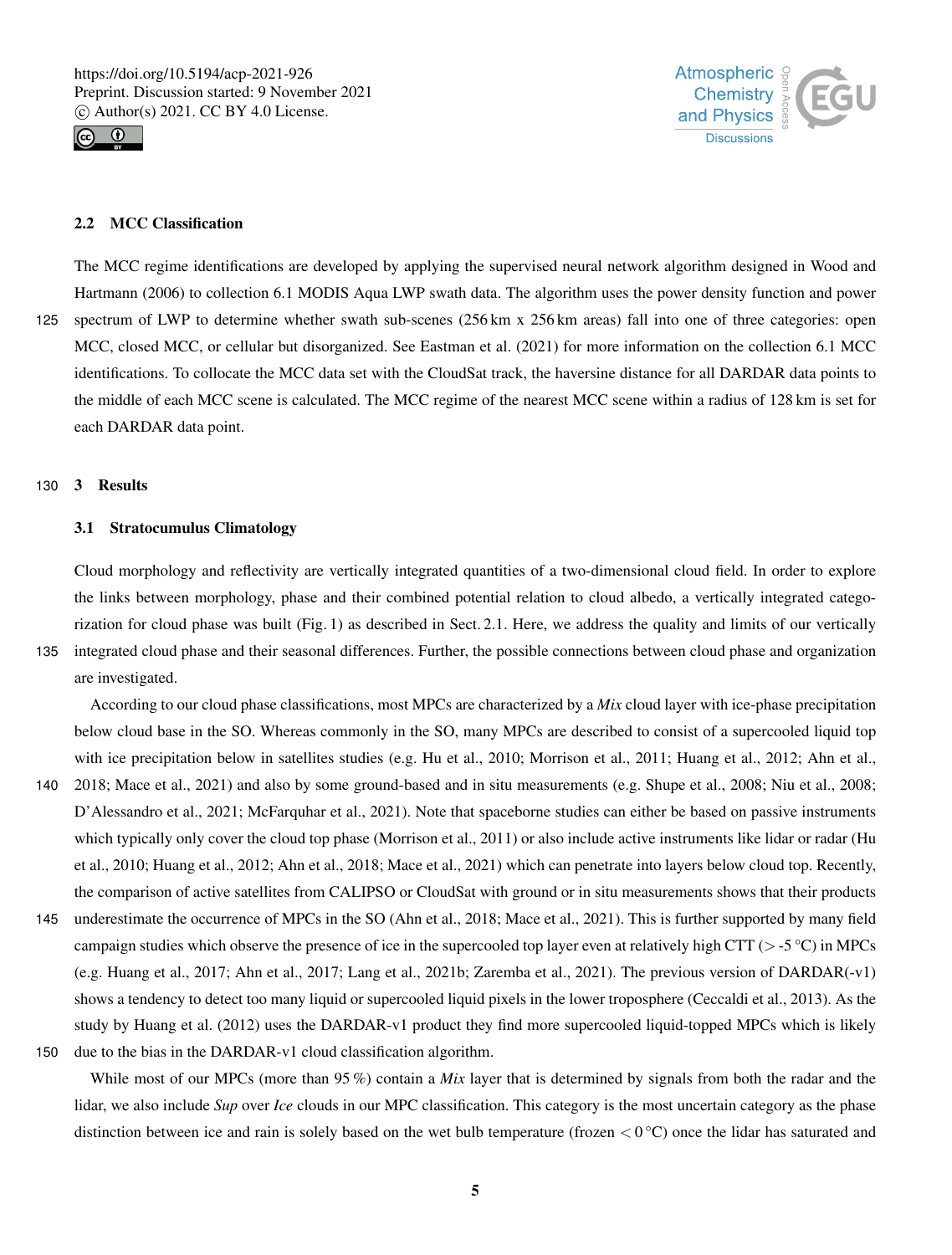





Figure 1. (a) Example track of the DARDAR categorization on December 1, 2007. The hatched area displays levels below 720 m. The colored circles below the ground show our vertically integrated cloud phase classification and the MCC type for every second data point. (b) Histogram of data points of vertically integrated cloud phase subcategories divided into liquid clouds (orange) and MPCs (green) for JJA (black) and DJF (grey) from 2007 to 2010. Overall percentage of liquid clouds and MPCs is indicated in each panel separately for JJA (black) and DJF (grey). " $\rightarrow$ " indicates layer on top of the next one. " $\leftrightarrow$ " indicates interchangeable layers.

only the radar retrieval is available (Delanoë and Hogan, 2008; Ceccaldi et al., 2013). Thus, these clouds could also be pure 155 supercooled liquid clouds with or without freezing rain below cloud base. The impact of this possible misclassification only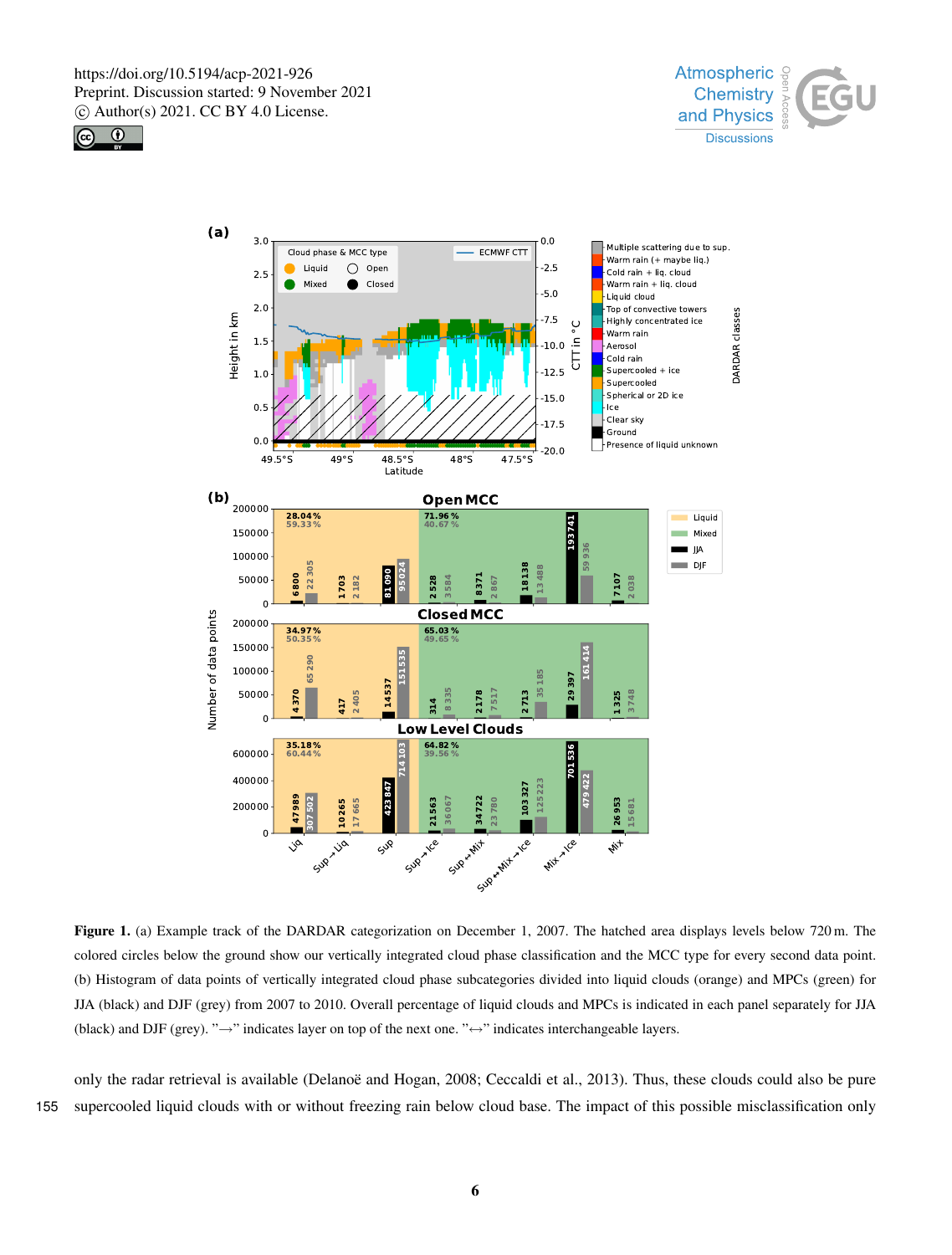





**Figure 2.** Seasonal probability density functions (PDFs) of (a–c) CTT, (d–f) COT, (g–i) CTH, (j–l) latitude and (m–o) cloud albedo for (left) open MCC, (middle) closed MCC, and (right) low-level clouds. The PDFs are normalized for each category. In JJA only 5.1 % of the annual closed MCC clouds occur and therefore closed MCC in JJA are indicated by more transparent color shading.

marginally affects our MPC classification, as most MPCs contain an internally mixed cloud layer and further excluding them did not substantially alter our results.

Of our liquid low-level clouds about 90 % in austral winter and 60 % in summer are supercooled at cloud top and almost all of them (99 %) belong to the *Sup* category and thus remain supercooled at cloud base in the SO. We identify almost no low-<sup>160</sup> level liquid clouds that produce detectable amounts of rain at cloud base (∼ 0.5 %). This value is a bit lower than expected from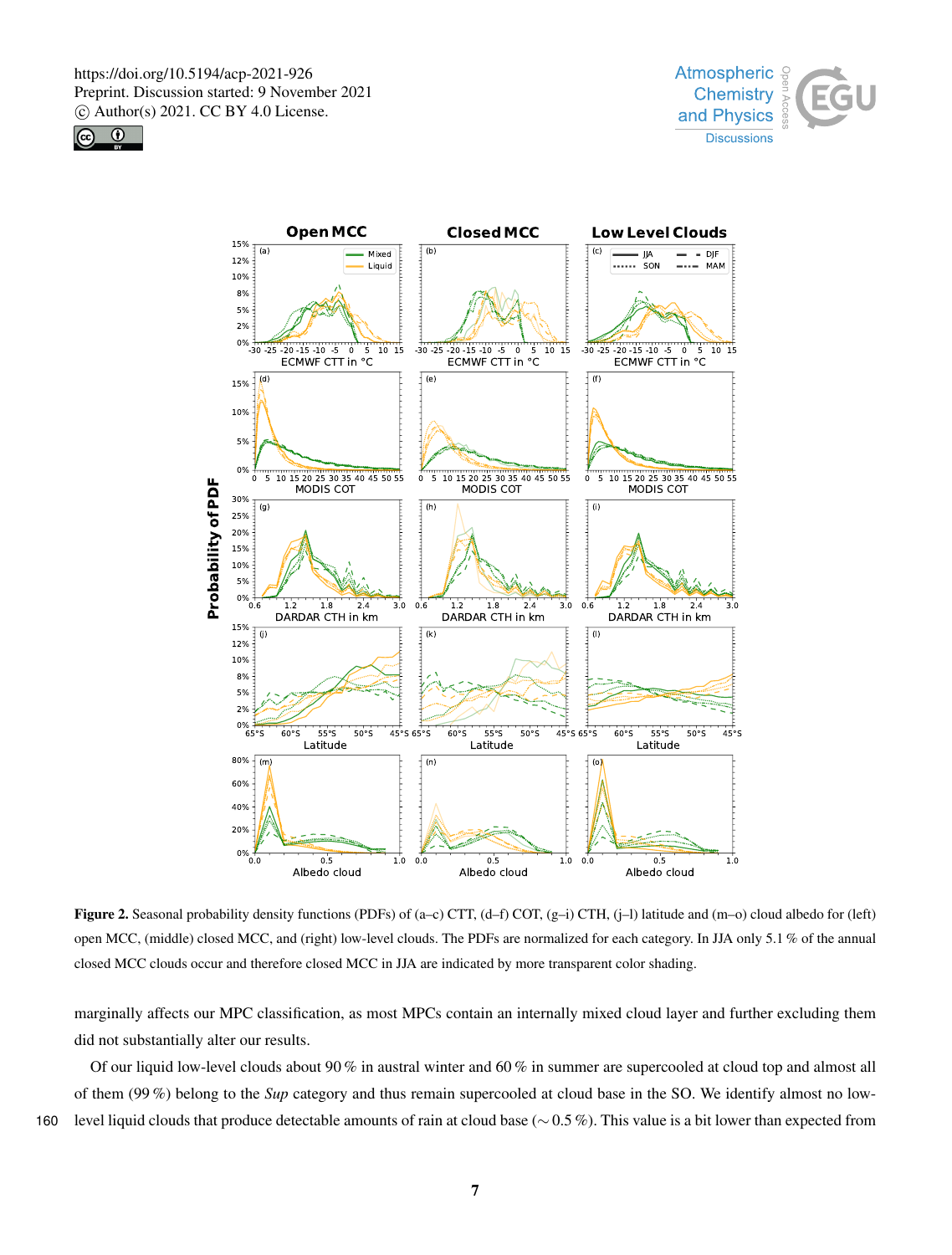



findings by Mülmenstädt et al. (2015) who show that the rain probability of liquid clouds at all levels is roughly  $10\%$  in the SO. As the CloudSat radar is contaminated by surface clutter, only heavy and moderate drizzle can be detected at heights below roughly 720 m and 860 m, respectively (Marchand et al., 2008). Thus, for many liquid low-level clouds which have a CTH of around 1.2 km (Fig. 2 g–h) light drizzle rates at cloud base could have been missed at lidar saturation which explains the too

165 low drizzle rates. However, as shown by Mülmenstädt et al. (2015) liquid clouds in the SO rarely produce rain. Additionally, we find that on average liquid clouds are 55% optically thinner than their mixed-phase counterparts (Fig. 2 d–f and Table 1) and thus are unlikely to contain sufficient water content to generate precipitation. As most liquid clouds are optically thin and are not precipitating, this could either hint towards a mixed-phase detection bias in DARDAR, which we find unlikely as discussed above, or suggest that most optically thicker supercooled liquid clouds generate ice and become MPCs. Interestingly,

170 liquid (and supercooled liquid) closed MCC clouds are optically thicker than open and low-level clouds. This could indicate a potential link between cloud phase and cloud morphology, however, as discussed below we find no further evidence for this link.

To further investigate the quality of the cloud phase classification, we also examine the CTT range. Figure 2 a–c display the probability density functions (PDFs) of CTT, which are normalized individually for each cloud phase and season. The 175 normalization is also performed separately within all panels. In low-level clouds, the CTT range spans from -30 °C to 15 °C

- in liquid clouds and from -30 °C to 3 °C in MPCs in the SO (Fig. 2 a–c). We note, that the reason for the occurrence of MPCs above  $0^{\circ}$ C is related to the fact that in the radar mask of the DARDAR-v2 algorithm the wet-bulb temperature of  $0^{\circ}$ C is used as a threshold (Delanoë and Hogan, 2010; Ceccaldi et al., 2013). Seasonal changes in the CTT range are mainly found in the maximum temperature of liquid clouds above 0 °C. These temperature ranges of MPCs and liquid clouds are in agreement with 180 other satellite studies of the SO (Morrison et al., 2011; Mason et al., 2014). The low-level MPCs occur most often at around
- -15 °C. This peak corresponds to the temperature of the growth habit of dendritic ice crystals and secondary ice processes from ice-ice collisional break-up (Riley and Mapes, 2009; Mignani et al., 2019).
- Overall, we observe a seasonal shift from predominantly MPCs (∼65 %) during austral winter to predominantly liquid clouds (∼60 %) during austral summer (Fig. 1). Listowski et al. (2019) also use the DARDAR-v2 product and exhibit in their 185 Fig. 8 that during both austral winter and summer low-level liquid clouds occur more often than MPCs in the SO. However, in their analysis they include low-level clouds in the range of surface cluttering which leads to limitations of identifying ice at those heights and thus could lead to a bias towards liquid clouds. If we visually confine the analysis of Listowski et al. (2019) to heights above 780 m in austral winter, the occurrence of MPCs is more pronounced. Thus, our findings are consistent with them if clouds with higher uncertainty in cloud phase distinction are excluded.
- 190 In addition to the seasonal cycle in cloud phase, we observe a seasonal cycle in MCC regime. As previous studies show, the predominant MCC regime shifts from open cell MCC during austral winter to closed cell MCC during summer (Muhlbauer et al., 2014; McCoy et al., 2017). Open cell MCC is found relatively homogeneously across the year with the lowest rate of occurrence in austral summer (16 %) and highest rate of occurrence in winter (25.4 %). Meanwhile closed cell MCC display a strong seasonal shift. McCoy et al. (2017) explained this seasonal shift in MCC occurrence with the varying strength and
- 195 frequency of occurrence of marine cold air outbreaks. Merely 5.1 % of all closed cell MCC are found in austral winter while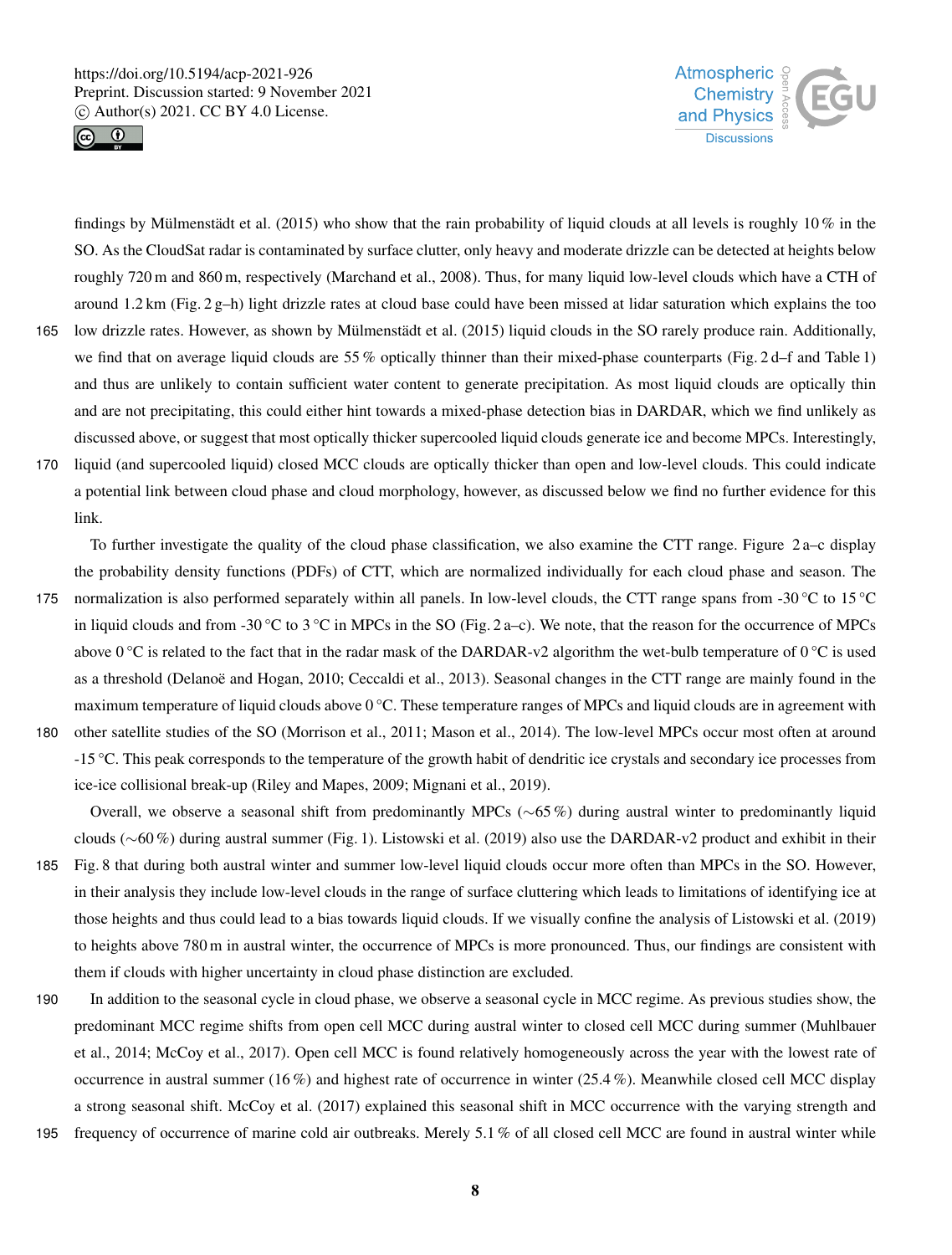



40.5 % of all closed cell MCC occur in summer. This results in fewer than 100 clouds per 1 °C CTT bin in some bins in austral winter. Thus, if the austral winter closed MCC clouds are further subdivided by other variables like e.g. CTT, CTH or Lat, their climatology might not yield sufficient data points for a reliable statistical analysis which is indicated by more transparent colors in that panel or season in our figures (Fig. 2 b,e,h,k,n, 3, 4, and 5).

- 200 In general, both MCC regimes exhibit a similar CTT distribution (Fig. 2 a and b). Mixed-phase MCC clouds feature one peak at around -4 °C in all seasons which is especially strong in austral summer and a second peak at roughly -15 °C which is more pronounced in closed cells. The first peak falls in the temperature range (-3  $^{\circ}$ C to -8  $^{\circ}$ C) of the secondary ice production by the Hallet-Mossop process (Hallett and Mossop, 1974), while the second peak at  $-15\degree C$  is found in many ice formation studies (Magono, 1962; Takahashi et al., 1995; Libbrecht, 2005; Mignani et al., 2019; Sullivan et al., 2018; Silber et al., 2021b)
- 205 there are multiple ice processes that can occur that this temperature range. This second peak will be extensively discussed in Sect. 3.2. We note that in MCC clouds the CTT range only extends down to about -20 °C to -25 °C which is likely caused by the condition of the MCC algorithm that cloud tops need to be within  $30^{\circ}$ C of the surface temperature (McCoy et al., 2017). Further, we only identify small cloud phase seasonal changes in open and closed MCC clouds compared to the overall lowlevel cloud statistic (Fig. 2 c). During austral winter we see slightly more open MPCs than low-level MPCs and during austral

210 summer more closed MPCs.

We observe that the seasonal decrease in cloud occurrence south of 60 $\degree$  S is stronger in MPCs than in liquid clouds (Fig. 21). This is consistent with Listowski et al. (2019), who also find that the occurrence of MPCs is reduced to a larger degree than that of liquid clouds. This behavior is likely related to seasonal differences in sea ice extent (not shown). This connection between the sea ice edge and low-level cloud fraction is also found by other studies (Taylor et al., 2015; Wall et al., 2017;

- 215 Morrison et al., 2018). Further, the latitudinal difference in cloud organization shows that in the open cell regime the decrease of cloud occurrence in both MPCs and liquid clouds is more substantial than in low-level clouds (Fig. 2 j). This might also be impacted be the sea ice extent as open MCC clouds are correlated with marine cold air outbreaks (McCoy et al., 2017) which shift equatorward in austral winter along with the sea ice edge. During austral winter we observe a detection limit in the MCC regimes south of 60° S, as the algorithms is based on the passive MODIS Aqua satellite instrument which depends on solar
- 220 insolation for measurements. However, we do not find it likely that this limit is impacting our hypothesis as the reduction of cloud occurrence at latitudes closer to the pole also appears in austral spring which is not impacted by this detection limit.

Overall, we are confident that our cloud phase classification of MPCs contains ice and that we can therefore trust our phase classification. Further, the climatology of SO stratocumuli as characterized by DARDAR-v2 did not display any evidence that organization and cloud phase are interlinked in the full climatology. Although, we observe that closed cells remain in the SLC 225 regime at higher COT than observed for open cell and low-level clouds.

# 3.2 Link of Freezing Behavior and Cloud Phase

In this section, we analyze whether different predictors of ice occurrence in stratocumuli display a varied behavior in differently organized clouds. From these analyses we can determine whether there are statistical relationships that suggest that individual freezing processes vary in their effectiveness in clouds characterized by different cloud dynamics.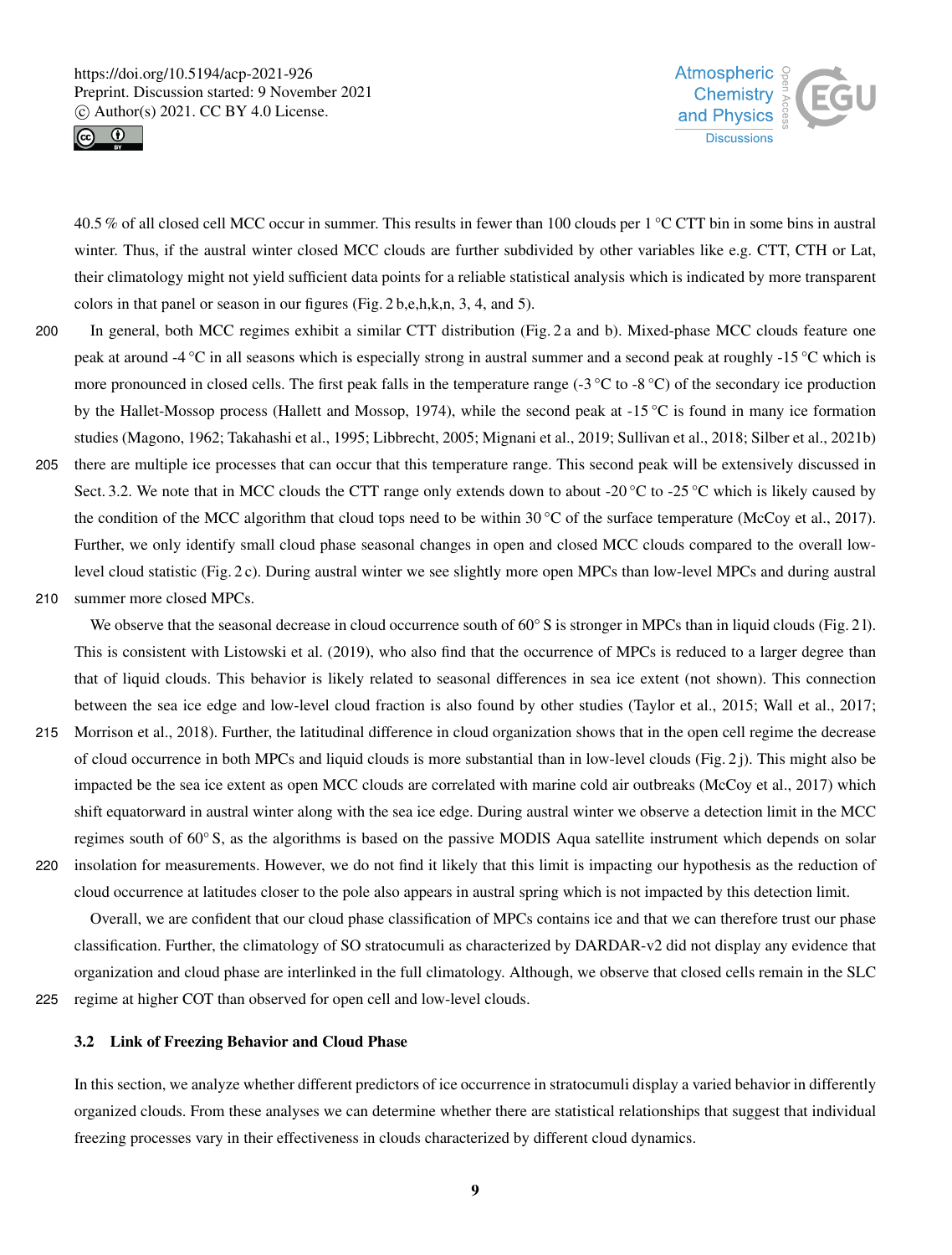





**Figure 3.** Supercooled liquid and mixed fraction binned by CTT from -20 °C to 0 °C with a bin width of 1 °C (2007 - 2010) for (top) all seasons, (middle) austral winter and (bottom) austral summer in (left) open MCC, (middle) closed MCC, and (right) low level clouds. As only 5.1 % of the annual closed MCC clouds occur in JJA the panel is displayed in more transparent color shading.

230 Here, we analyze the cloud phase fraction between MPCs and supercooled liquid clouds. Their cloud phase fractions (mixed fraction and supercooled liquid fraction) are defined as the number of MPC or supercooled liquid cloud pixels divided by their sum. The cloud phase dependence on CTT has already been studied by several other publications to find a relationship between ice formation and CTT (e.g. Bühl et al., 2013; Zhang et al., 2014, 2015; Silber et al., 2021a, b). Thus, we restrict our analysis for the rest of this study to a CTT range from -20  $^{\circ}$ C to 0  $^{\circ}$ C. We choose this temperature range as most clouds in the 235 open and closed MCC regime have CTTs above -20 °C. This restriction does not affect the overall distribution of MPCs and liquid clouds except for the fact at we remove all pure liquid clouds (Fig. S1). Therefore, this analysis is restricted to MPCs and clouds containing a supercooled liquid layer or only supercooled liquid, hereafter referred to as supercooled liquid clouds (SLCs).

Overall, the mixed fraction is much higher in austral winter at the same CTT than in summer for all three investigated cloud 240 regimes (Fig. 3). This seasonal increase in mixed fraction during austral winter could either be caused dynamically or due to increased INP availability at colder temperatures. An increase of surface fluxes or higher surface wind speeds in austral winter could indicate a dynamical reason. However, we did not find substantial seasonal changes in either SST or surface wind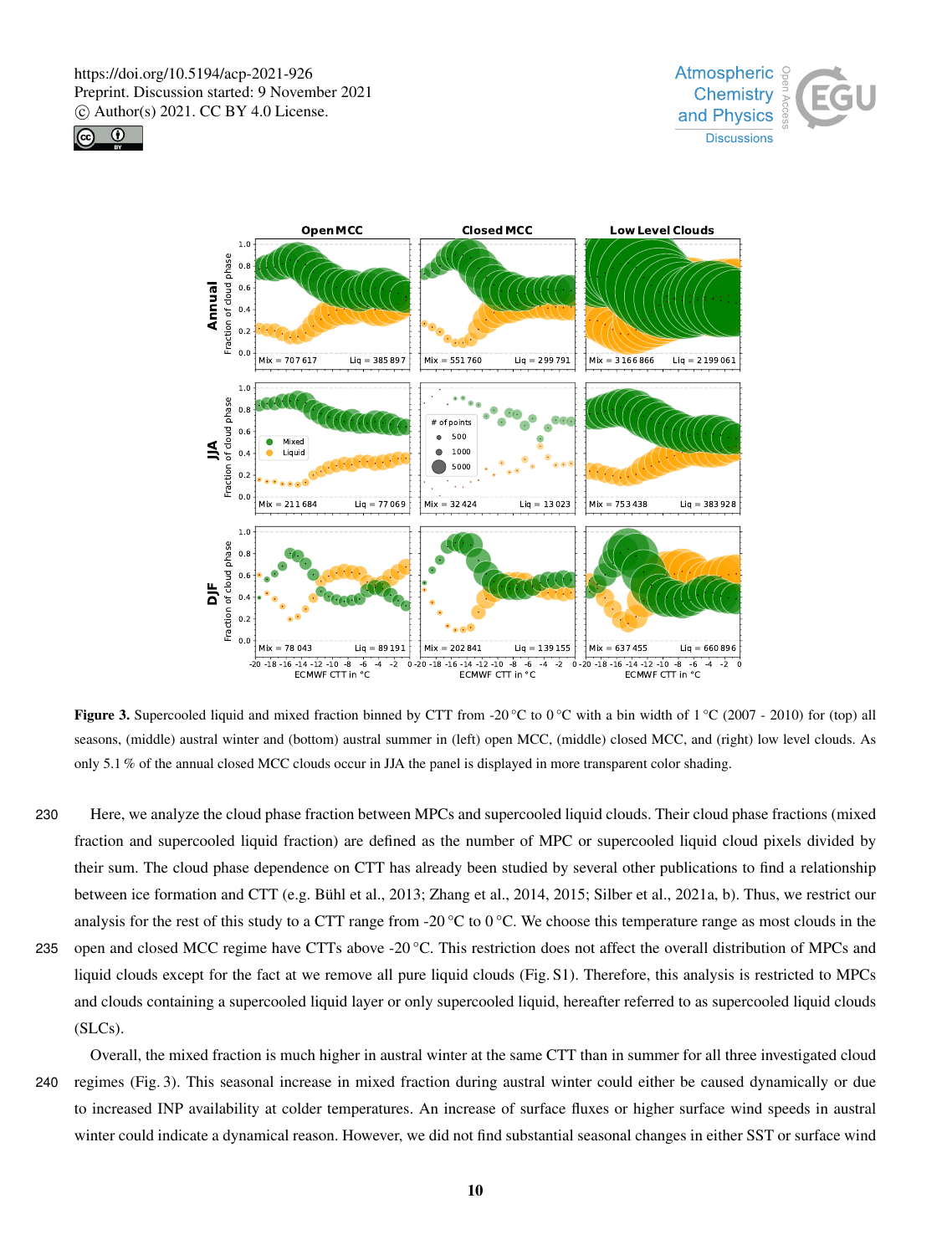



speed (Table 1). As described in Sect. 3.1 we find an equatorward shift of MPCs in austral winter (Fig. 2, Table 1). However, we find that the mixed fraction at the same CTT is independent of latitude (Fig. 4). Further, we find that the same CTTs are 245 reached at lower CTHs in austral winter than in summer (Fig. S2 and S3). Thus, we hypothesize that the vertical distribution of INP might influence the seasonal difference in mixed fraction. McCluskey et al. (2019) investigate the simulated vertical INP distribution based on observational data from the Clouds, Aerosols, Precipitation, Radiation, and atmospherIc Composition Over the southeRN ocean campaign (CAPRICORN) and show that independent of season the INP concentration in the SO is higher closer to the surface as the main source of INP is sea spray aerosols (Burrows et al., 2013; DeMott et al., 2016; Vergara-250 Temprado et al., 2017; Huang et al., 2021a). Further, Fig. 4 of McCluskey et al. (2019) displays that the INP concentration is slightly lower (∼ 35 % at the surface, ∼ 55 % at around 3 km) at all heights in austral winter than summer. Nonetheless, we still find a higher mixed fraction in MCC and in all low clouds for CTTs above -12 °C at CTHs between 1.4 km and 2.3 km which decreases with higher CTHs (Fig. S3). Surprisingly, this behavior is not observed during austral summer. Therefore, we suggest that the increase in mixed fraction in austral winter could be related to the higher mixed fraction at CTHs between 255 1.4 km and 2.3 km. But it remains unclear what is causing this effect as higher INP concentration closer to the surface is also found in austral summer (McCluskey et al., 2019) which does not show a higher mixed fraction at lower CTHs.

In austral summer, the mixed fraction remains below 0.5 for temperatures higher than  $-12 \degree C$  with a secondary peak at around -5 °C in open MCC and all low-level clouds. This secondary peak in the mixed fraction occurs at temperatures at which the secondary ice production by the Hallet-Mossop process is especially active (Hallett and Mossop, 1974). A recent

- 260 study by Silber et al. (2021b) in the Arctic also shows that the liquid water occurrence in clouds reduces at roughly -6  $\degree$ C and -15 °C. They conclude that this is caused by a more efficient vapor growth of ice at these temperatures. Moreover, their second minimum at -15 °C corresponds to the strong increase in the mixed fraction from -12 °C to -16 °C that we find for all cloud regimes in austral summer and the annual mean. This increase occurs across all latitudes in the SO (Fig. 4) and is also seen in austral winter, though due to the overall higher mixed fraction in winter, the increase is not as pronounced. This peak in
- 265 ice formation at roughly -15 °C is found by several studies (Magono, 1962; Takahashi et al., 1995; Libbrecht, 2005; Mignani et al., 2019; Sullivan et al., 2018; Silber et al., 2021b), though, there are different reasons for this increase in the numbers of ice crystals. Takahashi et al. (1995) find that ice-ice collisional break-up (secondary ice formation) favors this temperature range at roughly -15 °C. Further, Mignani et al. (2019) investigate whether an ice crystal which grows at temperatures between -12 °C and -17 °C forms due to primary or secondary ice formation. They find that only every eighth ice crystal contains an
- 270 INP and thus that secondary ice formation is more important at this temperature range. Another possible way of ice formation at this temperature range would be droplet shattering. However, a modelling study by Sullivan et al. (2018) shows that droplet shattering seems to play only a minor role for clouds with a cloud base temperature below 12 °C (285 K) as the droplets cannot grow to a sufficient size to shatter. As our data set does not include INP information, we cannot determine which ice processes are causing the mixed fraction at -15 °C to increase.
- 275 At temperatures below  $-16\degree C$ , there is a strong decrease in mixed fraction in all cloud regimes during austral summer which is less pronounced in the annual mean and austral winter. We suggest that the cause for the reduction in mixed fraction is due to a rapid glaciation of MPCs at these temperatures due to updraft or moisture limitation. A strong increase in fully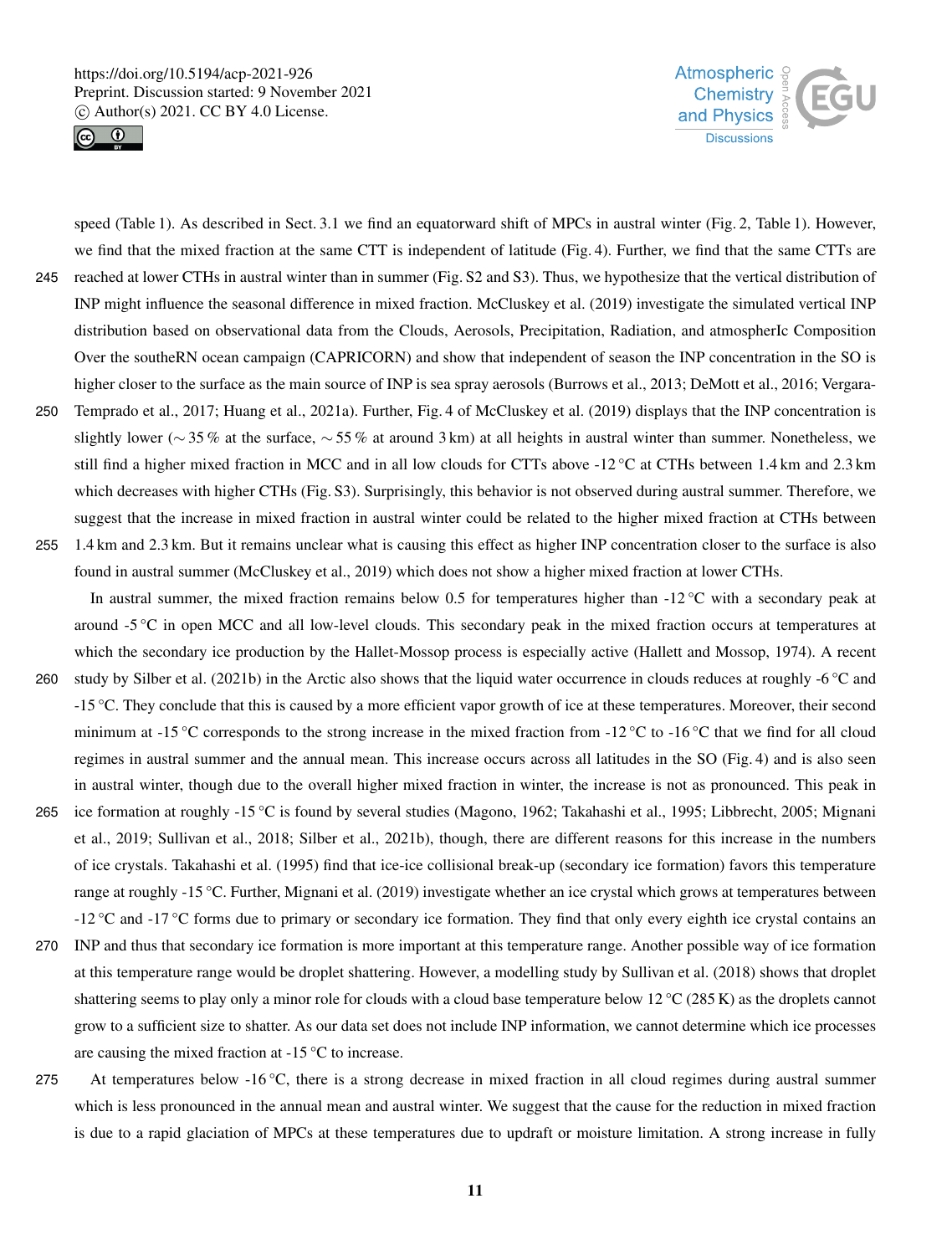



Table 1. Geometric mean and standard deviation factor of different cloud properties during austral winter and summer in the CTT range from -20  $^{\circ}$ C to 0  $^{\circ}$ C. The mean values are calculated separately for open MCC, closed MCC and low-level clouds which are further subdivided into MPCs and SLCs. [The geometric standard deviation factor is shown in brackets and should be interpreted as a range from "geomean/geostd" to "geomean\*geostd"].

|                  |            | <b>CTH</b> | Lat          | <b>SST</b>  | Wind          | <b>LWP</b>    | <b>COT</b>  | $Alb_{cld}$ |
|------------------|------------|------------|--------------|-------------|---------------|---------------|-------------|-------------|
|                  |            | in km      | in $\circ$ S | in K        | in $m s^{-1}$ | in $g m^{-2}$ |             |             |
| <b>JJA</b>       |            |            |              |             |               |               |             |             |
| Open             | <b>MPC</b> | 1.58(1.22) | 48.23(1.10)  | 279.7(1.01) | 11.21(1.45)   | 165.8(2.46)   | 14.90(2.84) | 0.47(1.66)  |
|                  | <b>SLC</b> | 1.41(1.24) | 47.15(1.10)  | 280.6(1.01) | 10.53(1.51)   | 47.7(2.17)    | 5.48(2.33)  | 0.27(1.76)  |
| <b>Closed</b>    | <b>MPC</b> | 1.49(1.25) | 48.39(1.10)  | 278.6(1.01) | 9.13(1.56)    | 167.8(1.93)   | 16.36(2.04) | 0.52(1.41)  |
|                  | <b>SLC</b> | 1.43(1.27) | 48.34(1.10)  | 279.0(1.01) | 7.78(1.67)    | 63.5(1.96)    | 8.08(1.99)  | 0.36(1.55)  |
| <b>Low Level</b> | <b>MPC</b> | 1.61(1.25) | 51.43(1.13)  | 277.8(1.02) | 10.54(1.55)   | 160.9(2.47)   | 14.72(2.87) | 0.46(1.68)  |
|                  | <b>SLC</b> | 1.44(1.29) | 46.66(1.13)  | 279.0(1.02) | 9.46(1.66)    | 49.9(2.30)    | 6.00(2.47)  | 0.29(1.79)  |
| DJF              |            |            |              |             |               |               |             |             |
| Open             | <b>MPC</b> | 1.78(1.27) | 52.69(1.13)  | 279.5(1.01) | 10.76(1.48)   | 96.3(2.67)    | 11.28(2.32) | 0.42(1.61)  |
|                  | <b>SLC</b> | 1.56(1.30) | 51.72(1.12)  | 279.9(1.01) | 10.18(1.48)   | 27.1(2.37)    | 4.53(2.09)  | 0.24(1.72)  |
| <b>Closed</b>    | <b>MPC</b> | 1.79(1.28) | 56.61(1.10)  | 276.2(1.01) | 9.50(1.60)    | 136.9(2.21)   | 16.62(1.99) | 0.52(1.41)  |
|                  | <b>SLC</b> | 1.64(1.28) | 56.14(1.11)  | 276.2(1.01) | 8.63(1.61)    | 52.3(2.28)    | 8.73(2.05)  | 0.37(1.58)  |
| <b>Low Level</b> | <b>MPC</b> | 1.84(1.28) | 56.22(1.12)  | 276.6(1.01) | 9.08(1.65)    | 115.1(2.53)   | 14.17(2.19) | 0.48(1.53)  |
|                  | <b>SLC</b> | 1.61(1.31) | 55.08 (1.12) | 277.2(1.02) | 8.36(1.68)    | 37.7(2.52)    | 6.50(2.24)  | 0.31(1.73)  |

glaciated clouds at these temperatures is found by D'Alessandro et al. (2021) who base their study on data from the Southern Ocean Clouds, Radiation, Aerosol Transport Experimental Study (SOCRATES) and cover the time period from 15 January to 280 28 February 2018. Figure 4 of D'Alessandro et al. (2021) shows that at roughly -17 °C the relative occurrence frequency of MPCs and SLCs decreases along with temperature, whereas the frequency of ice clouds increases rapidly at this temperature. Further, they also observe a higher occurrence frequency of SLCs than MPCs at -20 °C which matches our results in austral summer. Thus, this supports the rapid glaciation of MPCs at temperatures below -16 °C as soon as ice is formed via the Wegener-Bergeron-Findeisen process. D'Alessandro et al. (2021) suggest that this is caused by the activation of INP at these 285 temperatures. On the other hand, we find it unlikely that CTH-dependent INP limitation is the primary cause for the decrease in mixed fraction for the observed mixed fraction at high CTHs (Fig. S3). Our analysis shows that the mixed fraction during austral winter is not decreasing as strongly as in summer. As a temperature dependent activation of INP should not change with season this cannot fully explain the seasonal differences we observe. Therefore, we do not think this is a result of different INP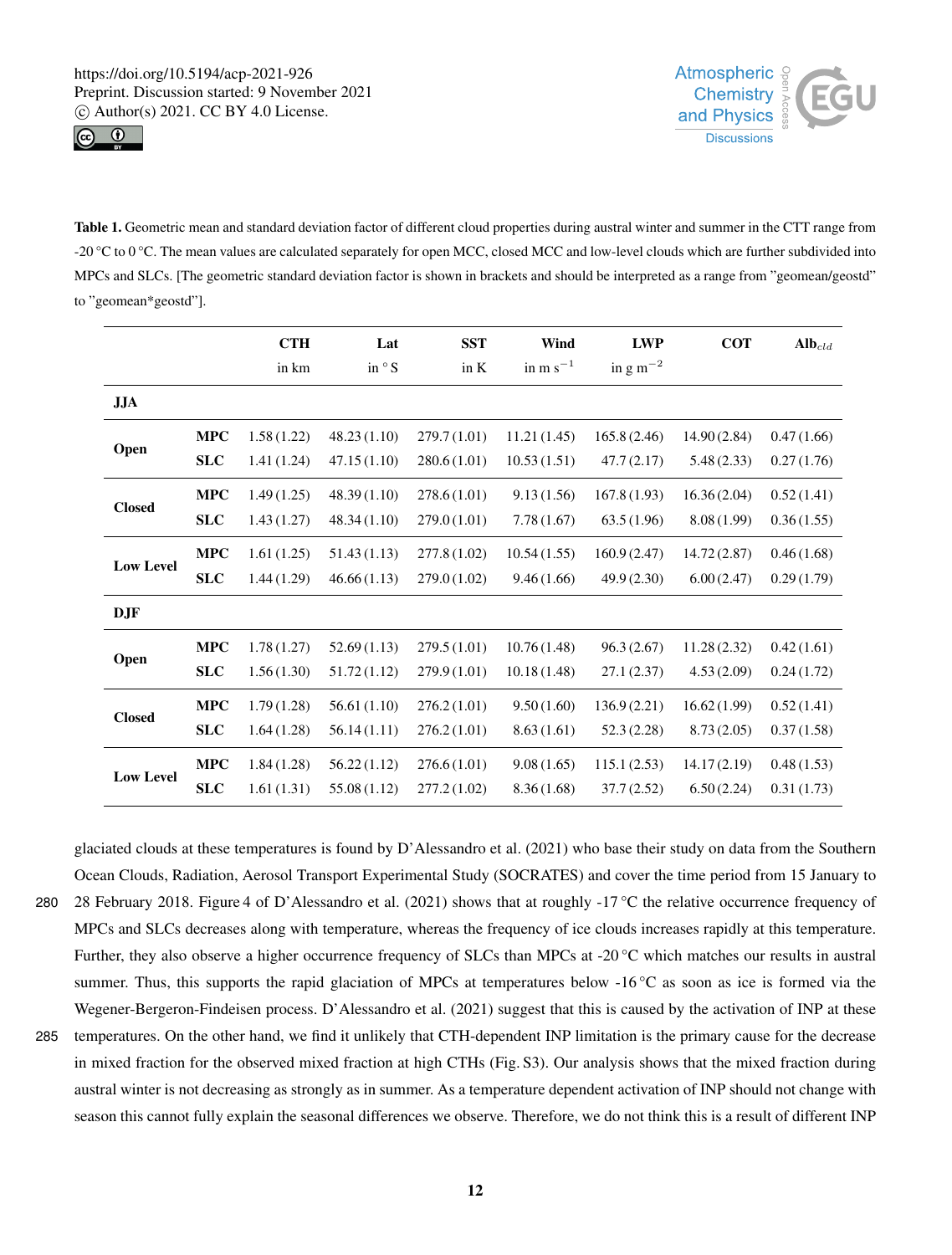





Figure 4. Two-dimensional histograms of mixed fraction against CTT and latitude for (left) open MCCs, (middle) closed MCC, and (right) low level clouds in austral (top) winter and (bottom) summer. Dotted bins indicate bins with less than 100 data points. As only 5.1 % of the annual closed MCC clouds occur in JJA the panel is displayed in more transparent color shading.

activation within these clouds, but we propose that the supercooled liquid water is depleted due to an increased decoupling of 290 the marine boundary layer.

In agreement with the findings of Sect. 3.1, there is not a higher mixed fraction in open than closed MCC clouds. Abel et al. (2017) show that transitions between closed and open cells in the Northern Hemisphere extratropics may be driven by precipitation as opposed to a pure boundary layer deepening. This idea is further supported by findings from Tornow et al. (2021) who introduce the idea of preconditioning by ice-phase processes, which accelerate the precipitation-driven transition.

295 Early onset of precipitation by riming processes and subsequent sublimation trigger an earlier boundary layer decoupling and preconditions the boundary layer for an earlier transition. If preconditioning would be a dominant process in stabilising the sub-cloud layer and forcing closed to open transitions, one would expect this to manifest in phase statistics across the two morphological regimes. However, mixed fraction curves (Fig. 3) and phase statistics show little changes with respect to cloud morphology. Furthermore, any differences detected are small in comparison to seasonal changes in cloud phase, which are 300 driven by other factors than mesoscale organisation. Thus, a prevalence of open MCC clouds towards MPCs, which would be consistent with accelerated transitions from closed to open MCC clouds through precipitation is not found.

We also investigate the dependence of mixed-phase occurrence upon CTH. Typically, the cloud depth is a better indicator for thermodynamic or dynamic changes in the boundary layer or radiative changes in stratocumulus clouds than the CTH (Wood et al., 2008; Bretherton, 2015). However, even though we derive a liquid CBH to reduce the contamination of surface clutter

305 from the radar this CBH is highly biased in the distance from CTH because the lidar will be completely extinguished by clouds with a COT greater than 3.5 (Delanoë and Hogan, 2008). Thus, the geometrical cloud depth would also be biased as most clouds have a COT greater than 3.5 (Fig. 2 d–f). Nevertheless, the CTH might still give some insight to surface forcing and the mixing strength in the boundary layer (Bretherton et al., 2010).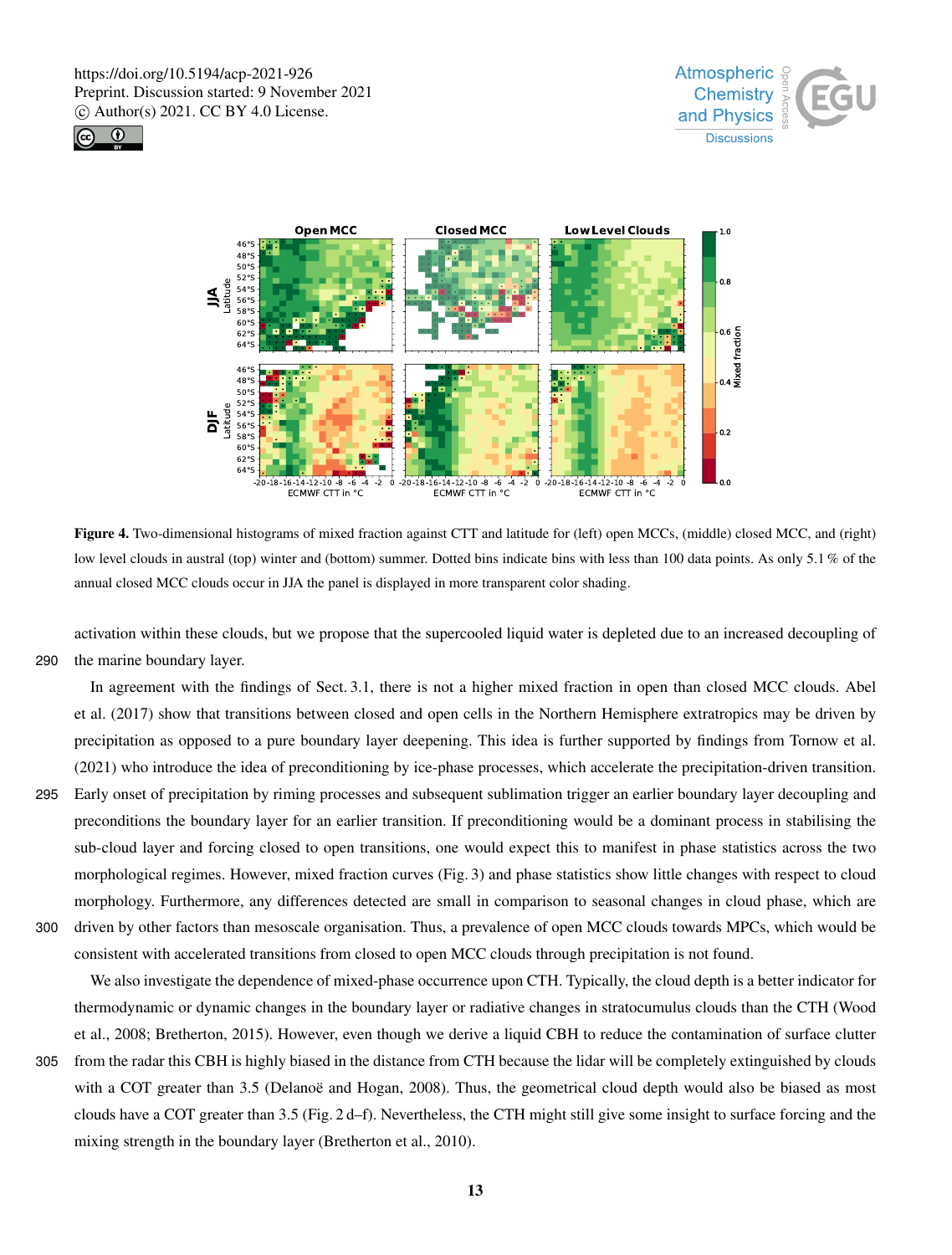





Figure 5. Supercooled liquid and mixed fraction binned by CTH from 0.78 km to 3 km with a bin width of 0.12 km (2007 - 2010) during austral (top) winter and (bottom) summer for (left) open MCC, (middle) closed MCC, and (right) low level clouds. As only 5.1 % of the annual closed MCC clouds occur in JJA the panel is displayed in more transparent color shading.

In general, we observe that the mixed fraction increases with CTH from roughly 0 to around 0.6 to 0.8 in all cloud regimes 310 and during both austral winter and summer (Fig. 5). We find seasonal differences in the height at which the mixed fraction surpasses the supercooled liquid fraction. This height is lower during austral winter. As clouds with CTHs below 1 km can only have a small vertical extent, this could potentially lead to a bias towards SLC occurrence at CTHs below 1 km as thicker clouds tend to form ice as discussed in Sect. 3.1. However, this is the same for all seasons and cloud morphologies. Thus, differences across seasons and between open and closed cells can still be interpreted. Further, we show that MPCs appear at higher CTHs 315 than SLCs in all cloud regimes (Table 1). This is in agreement with a field campaign study in the Arctic that shows that MPCs tend to have higher CTHs than SLCs (Achtert et al., 2020). The mean CTHs between open and closed MCC clouds are similar during austral summer, whereas during austral winter at least for MPCs we see higher CTHs in open cells. Many studies show that there are CTH differences between the two morphological regimes with higher CTHs in open MCC clouds (Muhlbauer et al., 2014; Glassmeier and Feingold, 2017; Jensen et al., 2021). A study using ground-based and satellite observations in

- 320 the Eastern North Atlantic shows that closed MCC clouds have a lower mean CTH (Jensen et al., 2021). Further, Glassmeier and Feingold (2017) demonstrate in a large-eddy simulation that open cells favor deeper boundary layer heights and thus also higher CTHs. In global data Muhlbauer et al. (2014) reveal that the mean CTH in open MCC clouds is about 100 m higher than closed cells which is similar to what we see in MPCs in austral winter. However, they also investigate the mean CTH in SO which did not show a substantial mean CTH difference between open and closed cells.
- 325 Deeper boundary layers associated with higher CTHs are often decoupled and favor conditional instabilities associated with stronger vertical updrafts which in turn favor ice growth and potentially ice formation through secondary ice processes. This is shown by a SOCRATES study from Wang et al. (2020) who investigate generating cells in the SO and show that within these generating cell updrafts ice particles occur more often and are also larger than outside. Thus, this favors ice precipitation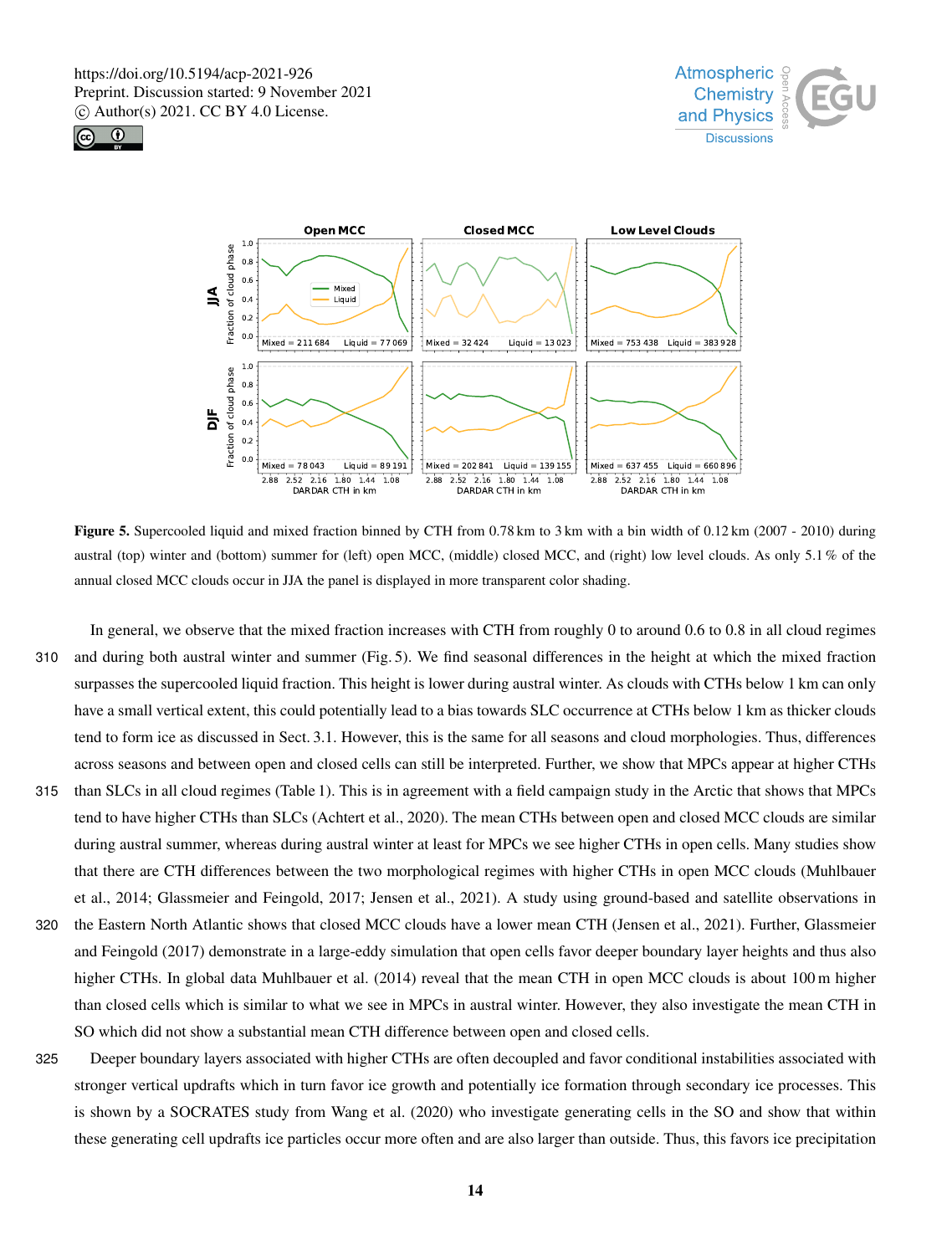



inside the updraft cores. Further, they still find substantial amounts of ice outside the generating cells which suggests that 330 turbulent mixing in the boundary layer is important to reduce differences between inside and outside of the updrafts. The stronger precipitation within updrafts is also confirmed by large eddy simulations (e.g. Keeler et al., 2016; Zhou et al., 2018; Young et al., 2018; Eirund et al., 2019b). The updraft strength can also vary depending on the organizational regime. Wood et al. (2011) analyze the updraft strength in MCC regimes in a case study over the Southeast Pacific and show that while open cells can reach higher updraft velocities, closed cells also exhibit moderate updrafts. Apart from the updrafts, the CTH and

- 335 MPC occurrence also depends on the sources of mixing in the stratocumulus-topped boundary layer. Therefore, we test for indicators of surface-generated turbulence such as SST and ∆T (difference between SST and 2 m air temperature). However, neither variable displayed the expected trend (not shown). Thus, if there is a correlation between ice occurrence and vertical acceleration it does not seem to be driven by surface fluxes (Fig. S5). We cannot evaluate the importance of cloud top generated turbulence and cloud scale overturning circulations for CTHs in SO stratocumuli due to data limitations. However, Lang et al.
- 340 (2021a) show that cloud top generated mixing especially in closed MCC is affecting the occurrence frequency during the diurnal cycle. Further, they find that wind shear due to the relatively large climatological near-surface winds in the SO may also be a stronger generator of boundary layer turbulence than in other regions. Overall, our results would suggest that these mechanisms of mixing may play a larger role for CTH than previously thought (McCoy et al., 2017).
- In summary, our analysis shows that across regimes of varied subsidence, clouds that form in likely decoupled layers requir-345 ing moderate updraft cloud cores to be maintained, are more likely to sustain ice formation in mixed-phase stratocumuli. Our analysis of the different freezing behavior across cloud morphologies further supports our climatological findings which show that the sustained ice formation in MPC stratocumuli does not primarily depend on cloud morphology, but is constrained by other environmental factors.

#### 3.3 Relationship between Cloud Phase, Cloud Morphology and Cloud Reflectivity

- 350 Here, we examine how cloud phase and cloud morphology may change the cloud reflectivity in the SO. The cloud reflectivity (cloud albedo) physically depends on the LWP and cloud droplet number concentration (in liquid clouds). Variations of cloud phase, cloud fraction, and different organizational regimes can alter the LWP and the cloud droplet number concentration and hence, impact cloud albedo and COT. For the same total water content, liquid clouds typically have a higher cloud albedo than ice clouds, because liquid water droplets are smaller than ice crystals, and thus reflect more incoming solar radiation due to 355 their greater surface area. Thus, the cloud albedo in MPCs varies depending on the phase partitioning of supercooled liquid
- and ice (McCoy et al., 2014a, b). Further, any optically thick cloud (COT  $>$  10) typically contains ice, which suggests that clouds with a substantial LWP can sustain ice formation. Consistently, we find that the LWP and COT of MPCs is much higher than of SLCs independent of organizational regime and season (Table 1). This is in agreement with other studies, which also show that supercooled liquid layers in MPCs are much thicker than in pure (supercooled) liquid clouds (Shupe et al., 2006;
- 360 Achtert et al., 2020). In austral winter, both mixed-phase MCC clouds have a similar LWP. Whereas in austral summer, open MPCs have a lower LWP than mixed-phase closed cells. We should note that the MODIS LWP algorithm used here does not distinguish between MPCs and liquid clouds and retrieves the LWP as based on a liquid cloud. Therefore, the LWP in MPCs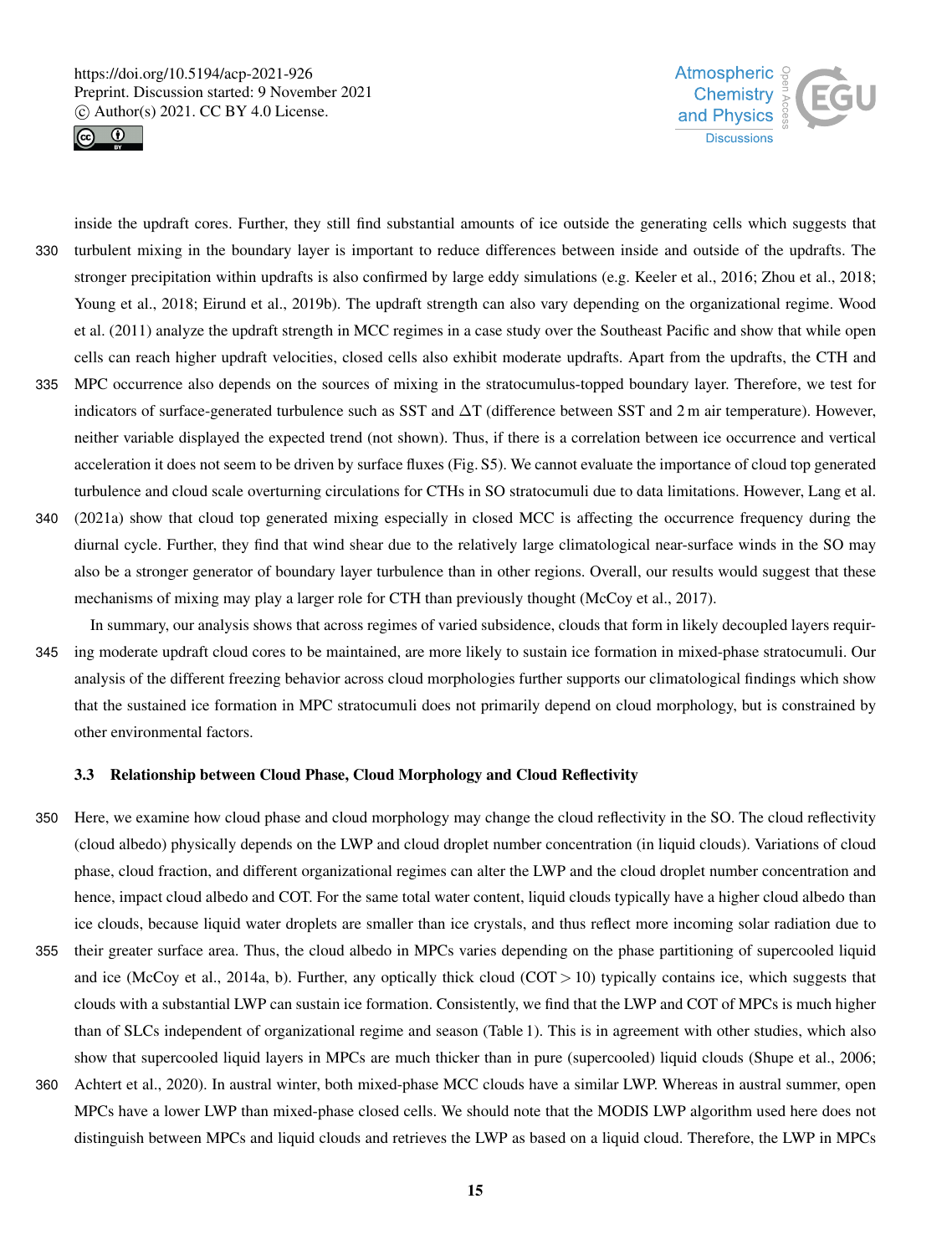



is likely overestimating the true LWP. This can lead to an overestimated LWP of about 15 % for stratiform MPCs (Khanal and Wang, 2018).

- 365 Not only the cloud phase influences the cloud albedo but also the cloud fraction and cloud morphology. Loeb et al. (2007) determine that the variability of all-sky albedo from the Clouds and the Earth's Radiant Energy System (CERES) is dominantly controlled by variations in cloud fraction. The cloud fraction of closed MCC regimes is typically higher than in open MCC regimes (Muhlbauer et al., 2014). Moreover, McCoy et al. (2017) investigate differences in the cloud fraction albedo relation between open and closed MCC clouds and show that in general closed MCC clouds have a higher albedo. Additionally, they 370 exhibit that even for the same cloud fraction the cloud albedo of closed MCC clouds is about 0.05 higher on average than the
- albedo of open MCC clouds. Our analysis of in-cloud albedo confirms their findings that closed cells are more reflective than open cells (Table 1). In addition, we also see that in-cloud albedo differences between closed and open cells are even stronger in SLCs (JJA: 0.09, DJF: 0.13) compared to MPCs (JJA: 0.04, DJF: 0.10). This is caused by stronger differences between optically thin (COT < 10) open and closed cells in SLCs compared to MPCs. Whereas in open cells roughly 80 % of the SLCs
- 375 are optically thin, in closed cells about 45 % have COT values larger than 10. Differences in in-cloud albedo ranging between 0.04 to 0.13 correspond to a cloud-radiative effect of  $12 W m^{-2}$  to 39 W m<sup>-2</sup> when assuming a typical solar insolation of  $300 \text{ W m}^{-2}$  in the SO. Thus, a reduction in ice-phase occurrence in a warming climate is likely to impact open cell clouds more strongly than closed cell clouds changes in clouds with larger optical depth have a weaker impact on cloud scene albedo. Further, we find a considerable seasonal change in in-cloud albedo in open cells, which is not observed in closed cells. This is 380 even stronger in open MPCs than in SLCs. This seasonal decrease of the in-cloud albedo in open clouds is correlated with a
- 

strong decrease in LWP from austral winter to summer.

#### 4 Discussion and Conclusions

So far only a few studies have investigated the potential link between cloud organization and cloud phase in stratocumuli (Abel et al., 2017; Eirund et al., 2019a; Tornow et al., 2021). All of them are based on field campaigns in the Northern Hemisphere 385 which observe particular cases and extensively analyze their processes with numerical models. Thus, in this study we explore whether this link between cloud phase and morphology can also be found in SO cloud statistics obtained from spaceborne lidar-radar retrievals.

An advantage of using remote sensing data is that they cover a broad variety of cases and have an almost global coverage. The spatial coverage of passive satellites would be even greater than that of active satellites. However, the cloud phase in 390 passive instruments can only be evaluated at cloud top and often show a supercooled layer there (e.g. Hu et al., 2010). Thus, passive satellite retrievals potentially miss many MPCs which form ice below the detected supercooled layer. To partially circumvent this issue, we use active instruments to determine the cloud phase. An important part of this study is to test the quality of our cloud classification. In agreement with previous studies, our vertically integrated cloud phase classification based on the DARDAR-v2 cloud classification seems to provide a good representation of SO MPCs as compared to previous 395 assessments (Huang et al., 2017; Ahn et al., 2017; Lang et al., 2021b; Zaremba et al., 2021). The greatest uncertainty in MPC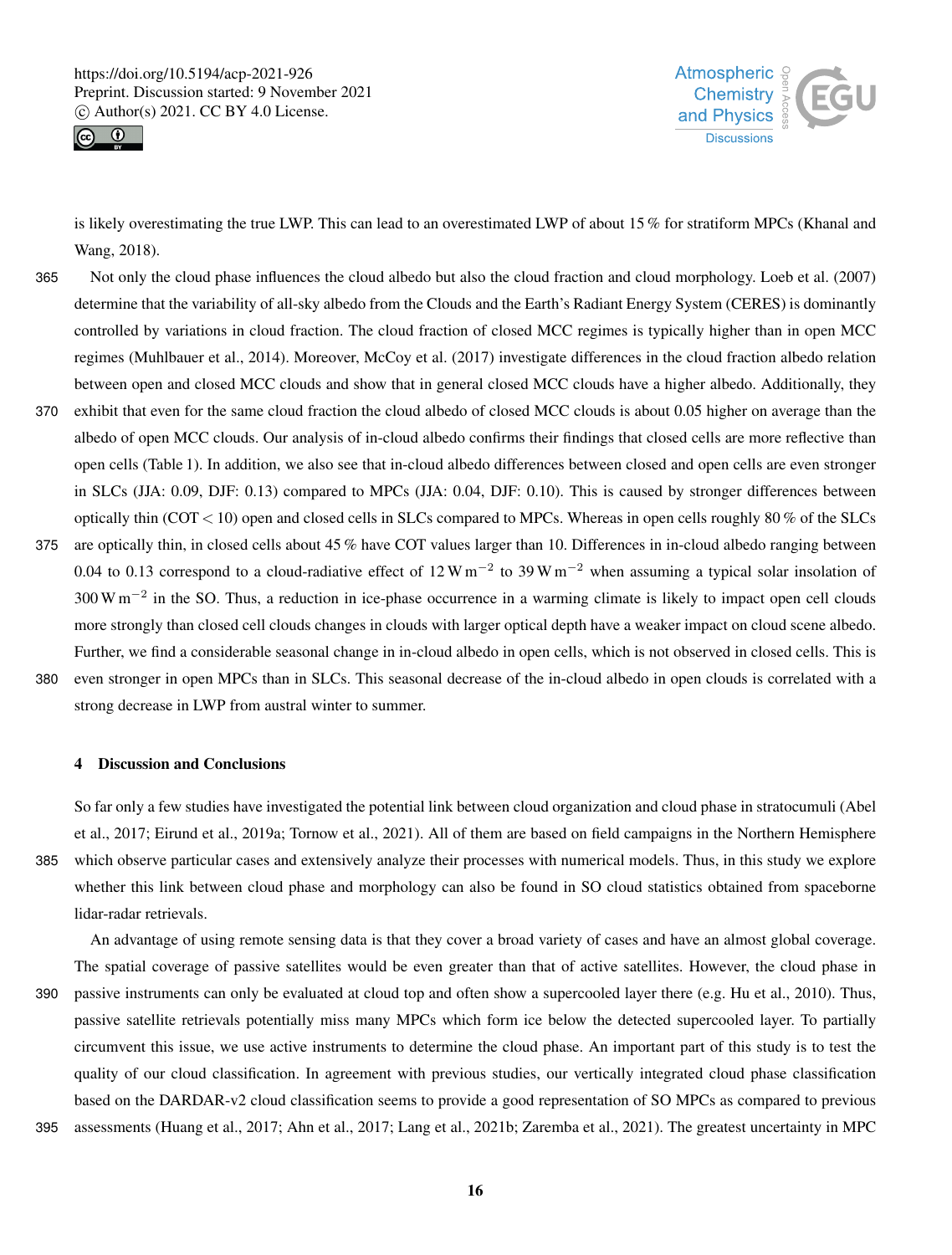



classification is introduced by the *Sup* over *Ice* subcategory as ice and rain are classified merely based on temperature once the lidar is extinguished. Thus, some of these clouds could be SLCs with supercooled rain below cloud base, instead of ice. However, as most MPCs classified in this study include a *Mix* layer in their vertical composition which can only be determined if both, lidar and radar retrievals are available simultaneously, the majority  $(> 95\%)$  of all classified MPCs are not subject to 400 this potential missclassification. However, our cloud statistic may not be representative of all clouds, as especially in austral winter many shallow clouds form with cloud tops below 780 m. However, a remote sensing based phase classification of these very low clouds from above is not possible due to rapid saturation of the lidar within the liquid layer and surface clutter issues with the radar. However, the seasonal cycle of MCC regimes when imposing this restriction is similar to that of the full SO climatology (Muhlbauer et al., 2014; McCoy et al., 2017) and thus, missing the very low clouds ( $\lt$  780 m) should not influence

405 our conclusions regarding the link of cloud phase and organization.

We find that all optically thick low-level clouds tend to generate ice formation, as all detected liquid clouds and SLCs are mostly ( $> 80\%$ ) optically thin (COT < 10). We, therefore, hypothesize that any optically thicker supercooled cloud provides a favorable environment for ice occurrences which leads to a phase conversion from SLCs to MPCs. Although, we do not find any evidence for a potential link between cloud phase and cloud morphology in the full climatology, we observe that closed 410 cells remain in the SLC regime at higher COT than observed for open cell and low-level clouds.

The observed relationship between phase occurrence and CTT, suggests that while CTT may be a strong functional relationship for the nucleation rate of INP and thus the formation of new primary ice crystals, it does not display a strong relationship with cloud phase overall. Mignani et al. (2019) show that secondary ice processes are likely the key player in MPCs at a temperature range from -12 °C to -17 °C compared to primary ice formation and droplet shattering. This is further supported by

415 Huang et al. (2021b) who use SOCRATES observations to show that secondary ice processes are important for the ice formation in SLCs. However, depositional growth of ice crystals also accelerates within this regime. A final conclusion regarding the process responsible for the increase in MPC occurrence at this temperature regime could not be drawn based on this data set alone and requires further investigation.

A further comparison of SOCRATES flight observations from D'Alessandro et al. (2021) with our mixed fraction shows a 420 similar distribution across the CTT range in low-level clouds during January and February, however, our mixed fraction shows higher values than the in-cloud flight measurements (Fig. S6). A reason for the seen differences may be that the mixed-phase is underestimated due to a detection limit of small ice particles  $(< 50 \,\text{\ensuremath{\mu}m}$ ) by the instruments as discussed by D'Alessandro et al. (2021). Further, their cloud phase is sampled every second which translates to a spatial resolution of roughly 150 m depending on the velocity of the aircraft. In comparison our phase classification has a 1.1 km resolution, thus, about 7 of their cloud phase

425 samples would be observed as one phase in our classification. This could potentially explain the higher number of mixed phase cases in this study, as D'Alessandro et al. (2021) also show that mixed phase transects which consist of 20 cloud phase samples are more likely heterogeneous than other phase transects. Thus, phase classifications may well be scale dependent and subject to detection thresholds, which have to be kept in mind when comparing different data sets or evaluating model statistics.

The open to closed fraction for liquid clouds (JJA: 4.54, DJF: 0.51) and SLCs (JJA: 4.40, DJF: 0.57) is similar in the 430 main SO cloud band (50° S–60° S). Thus, this further supports that seasonal differences in cloud phase statistics outweigh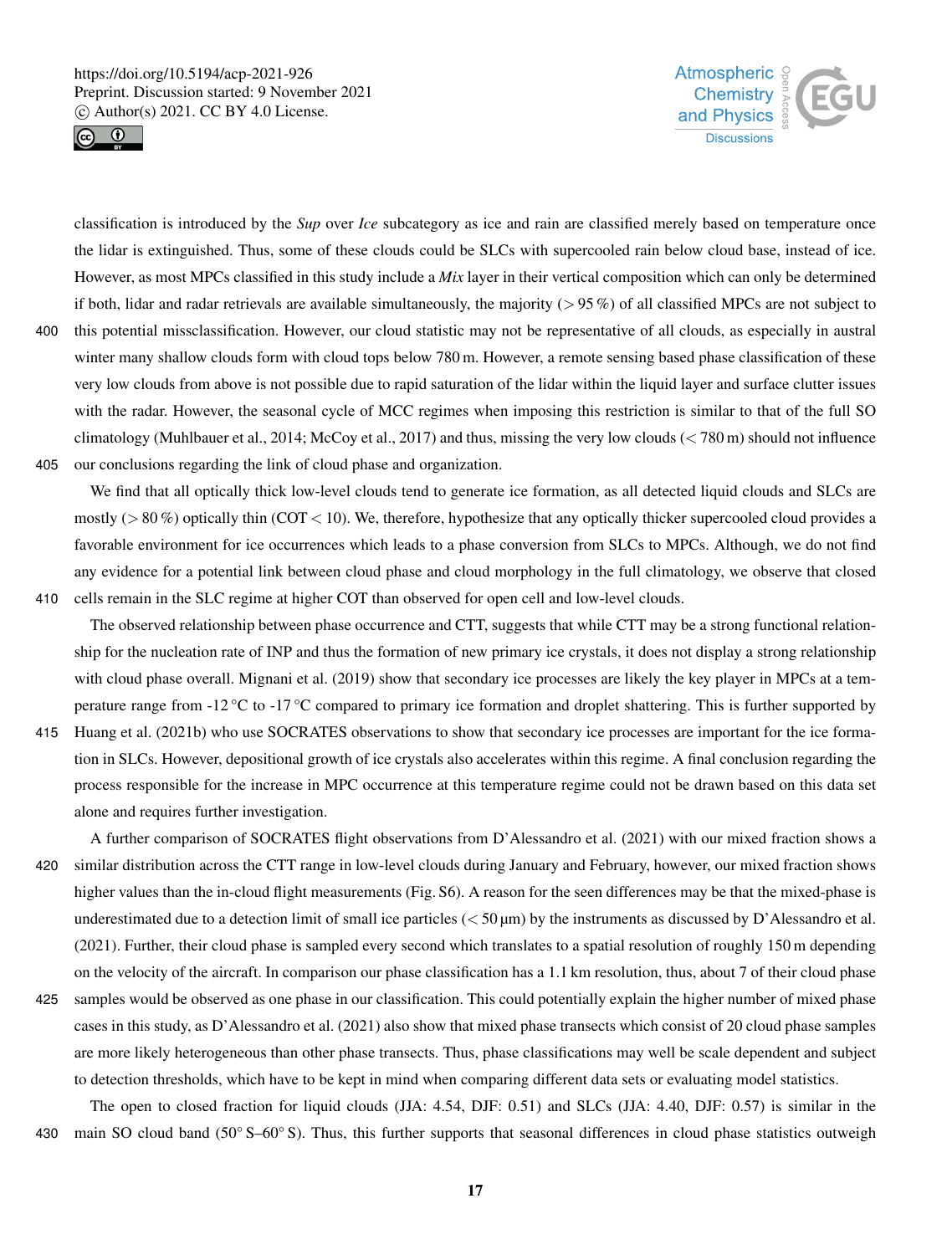



any differences found across cloud morphology. Following the hypothesis of preconditioning introduced by Abel et al. (2017) and Tornow et al. (2021), where accelerated transitions from closed to open cells are observed in clouds which formed ice as opposed to SLCs, one may expect to find open MCC clouds to occur more often as MPCs than closed cells. However, we can not observe a higher mixed fraction in the open MCC regime in comparison to closed MCC clouds. Therefore, while

- 435 preconditioning may impact regional-scale transitions under specific environmental conditions it seems to be only a secondary driver in morphological transitions of marine stratocumuli. However, we can not determine the ice ratio in our MPCs from spaceborne remote sensing and thus might include MPCs with a very low ice ratio. Eirund et al. (2019a) show that only for a ratio of LWP:IWP (ice water path) of 1:2, the morphological structures of the simulated open cell clouds were impacted by ice formation.
- 440 For clouds with cloud-tops below 2.5 km, we find a dependence of the mixed fraction on CTH. This suggests, that deeper, more decoupled boundary layers, where the stratocumulus deck is maintained by detraining cloud cores characterized by larger updrafts, favor ice formation at supercooled temperatures. At the same time, we did not find mixed fraction to correlate with surface fluxes, which would support the above hypothesis linking the occurrence of convective cloud structures and larger updraft speeds to the increased likelihood of ice formation. Furthermore, the above hypothesis is consistent with modelling
- 445 studies which show higher ice occurrence in the updrafts of these clouds (Lee et al., 2021; Yang et al., 2013; Roesler et al., 2017; Young et al., 2018; Eirund et al., 2019b).

The investigation of the link between cloud phase and in-cloud albedo confirms previous results which show that MPCs typically have a higher cloud albedo than liquid clouds (McCoy et al., 2014a, b; Shupe et al., 2006; Achtert et al., 2020). Moreover, the relationship of in-cloud albedo and cloud morphology reveals substantial differences between open and closed

450 cells (0.04 to 0.13) which is consistent with the higher albedo of closed MCC clouds shown by McCoy et al. (2017). These differences of the in-cloud albedo can drive changes in the cloud radiative effect of about 12 W m<sup>-2</sup> to 39 W m<sup>-2</sup> depending on season and cloud phase in the SO. We additionally examine the cloud phase difference within the morphological regimes and show that changes in in-cloud albedo across organizational regimes are more pronounced in SLCs than MPCs.

In summary, our results show that seasonal differences in cloud phase for a given CTT are stronger in SO stratocumuli 455 than organizational changes of cloud phase. Both cloud morphology and phase seem to be primarily constrained by other environmental factors and not by each other. Moreover, this work highlights the importance of improving our understanding of cloud phase and organizational transitions to enhance predictions of cloud reflectivity in the SO.

*Data availability.* The DARDAR-MASK v2.23 products are available on the Aeris/ICARE data center (http://www.icare.univ-lille1.fr/, last access: December 2020, (Ceccaldi et al., 2013)). MODIS cloud retrievals (MYD06\_L2.6) are also obtained from Aeris/ICARE data center 460 (Platnick et al., 2015).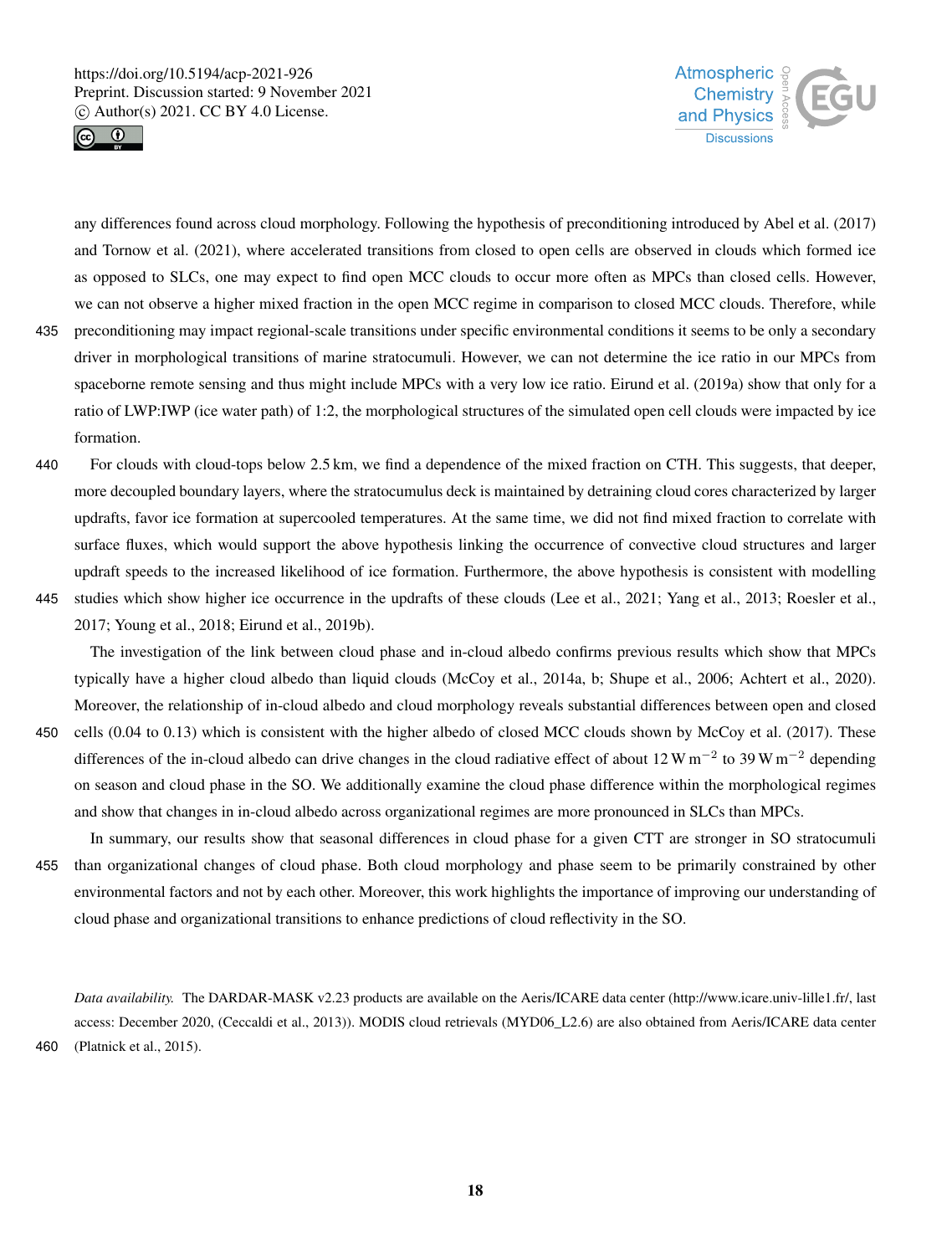



*Author contributions.* JD performed the data analysis and wrote the article with support of AP. AP established the initial ideas of this study and contributed to its design. OS provided and collocated the remote-sensing retrievals of MODIS on the CALIPSO track. ILM and RW provided the mesoscale-cellular convection classification. All authors contributed to the discussion of the results and editing of the manuscript.

465 *Competing interests.* The authors declare that they have no conflict of interest.

*Acknowledgements.* The research from JD and AP has been supported by the Federal Ministry of Education and Research (BMBF) "Make our Planet Great Again – German Research Initiative" (grant no. 57429624) implemented by the German Academic Exchange Service (DAAD). Research by ILM is supported by the NOAA Climate and Global Change Postdoctoral Fellowship Program, administered by UCAR's Cooperative Programs for the Advancement of Earth System Science (CPAESS) under award #NA18NWS4620043B. We thank the 470 AERIS/ICARE Data and Services Center for providing access to the data used in this study as well as the CloudSat, CALIPSO and MODIS

projects by NASA who provided the original data.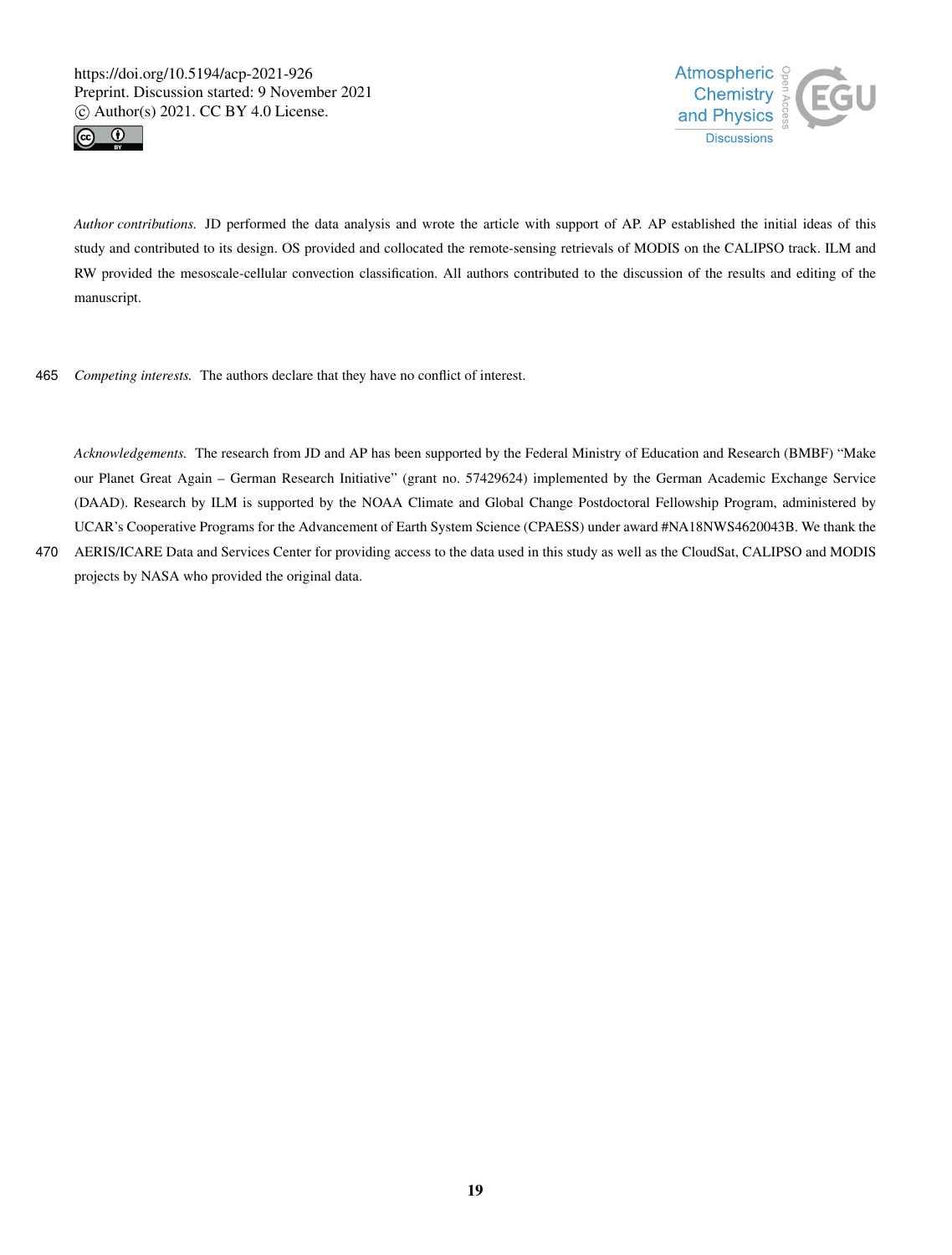



#### References

Abel, S. J., Boutle, I. A., Waite, K., Fox, S., Brown, P. R. A., Cotton, R., Lloyd, G., Choularton, T. W., and Bower, K. N.: The Role of Precipitation in Controlling the Transition from Stratocumulus to Cumulus Clouds in a Northern Hemisphere Cold-Air Outbreak, Journal

475 of the Atmospheric Sciences, 74, 2293–2314, https://doi.org/10.1175/jas-d-16-0362.1, 2017.

- Achtert, P., Oconnor, E. J., Brooks, I. M., Sotiropoulou, G., Shupe, M. D., Pospichal, B., Brooks, B. J., and Tjernström, M.: Properties of Arctic liquid and mixed-phase clouds from shipborne Cloudnet observations during ACSE 2014, Atmospheric Chemistry and Physics, 20, 14 983–15 002, https://doi.org/10.5194/acp-20-14983-2020, 2020.
- Ahn, E., Huang, Y., Chubb, T. H., Baumgardner, D., Isaac, P., de Hoog, M., Siems, S. T., and Manton, M. J.: In situ observations
- 480 of wintertime low-altitude clouds over the Southern Ocean, Quarterly Journal of the Royal Meteorological Society, 143, 1381–1394, https://doi.org/10.1002/qj.3011, 2017.
	- Ahn, E., Huang, Y., Siems, S. T., and Manton, M. J.: A Comparison of Cloud Microphysical Properties Derived From MODIS and CALIPSO With In Situ Measurements Over the Wintertime Southern Ocean, Journal of Geophysical Research: Atmospheres, 123, 120– 11, https://doi.org/10.1029/2018JD028535, 2018.
- 485 Atkinson, B. W. and Zhang, J. W.: Mesoscale shallow convection in the atmosphere, Reviews of Geophysics, 34, 403–431, https://doi.org/10.1029/96RG02623, 1996.
	- Berner, A. H., Bretherton, C. S., and Wood, R.: Large eddy simulation of ship tracks in the collapsed marine boundary layer: A case study from the Monterey area ship track experiment, Atmospheric Chemistry and Physics, 15, 5851–5871, https://doi.org/10.5194/acp-15-5851- 2015, 2015.
- 490 Bony, S., Colman, R., Kattsov, V. M., Allan, R. P., Bretherton, C. S., Dufresne, J. L., Hall, A., Hallegatte, S., Holland, M. M., Ingram, W., Randall, D. A., Soden, B. J., Tselioudis, G., and Webb, M. J.: How well do we understand and evaluate climate change feedback processes?, Journal of Climate, 19, 3445–3482, https://doi.org/10.1175/JCLI3819.1, 2006.
	- Bretherton, C. S.: Insights into low-latitude cloud feedbacks from high-resolution models, Philosophical Transactions of the Royal Society A: Mathematical, Physical and Engineering Sciences, 373, https://doi.org/10.1098/rsta.2014.0415, 2015.
- 495 Bretherton, C. S., Uchida, J., and Blossey, P. N.: Slow Manifolds and Multiple Equilibria in Stratocumulus-Capped Boundary Layers, Journal of Advances in Modeling Earth Systems, 2, n/a–n/a, https://doi.org/10.3894/james.2010.2.14, 2010.
	- Bühl, J., Ansmann, A., Seifert, P., Baars, H., and Engelmann, R.: Toward a quantitative characterization of heterogeneous ice formation with lidar/radar: Comparison of CALIPSO/CloudSat with ground-based observations, Geophysical Research Letters, 40, 4404–4408, https://doi.org/10.1002/grl.50792, 2013.
- 500 Burrows, S. M., Hoose, C., Pöschl, U., and Lawrence, M. G.: Ice nuclei in marine air: Biogenic particles or dust?, Atmospheric Chemistry and Physics, 13, 245–267, https://doi.org/10.5194/acp-13-245-2013, 2013.
	- Ceccaldi, M., Delanoë, J., Hogan, R. J., Pounder, N. L., Protat, A., and Pelon, J.: From CloudSat-CALIPSO to EarthCare: Evolution of the DARDAR cloud classification and its comparison to airborne radar-lidar observations, Journal of Geophysical Research: Atmospheres, 118, 7962–7981, https://doi.org/10.1002/jgrd.50579, 2013.
- 505 Chen, T., Rossow, W. B., and Zhang, Y.: Radiative Effects of Cloud-Type Variations, Journal of Climate, 13, 264–286, 2000. Delanoë, J. and Hogan, R. J.: A variational scheme for retrieving ice cloud properties from combined radar, lidar, and infrared radiometer, Journal of Geophysical Research Atmospheres, 113, 1–21, https://doi.org/10.1029/2007JD009000, 2008.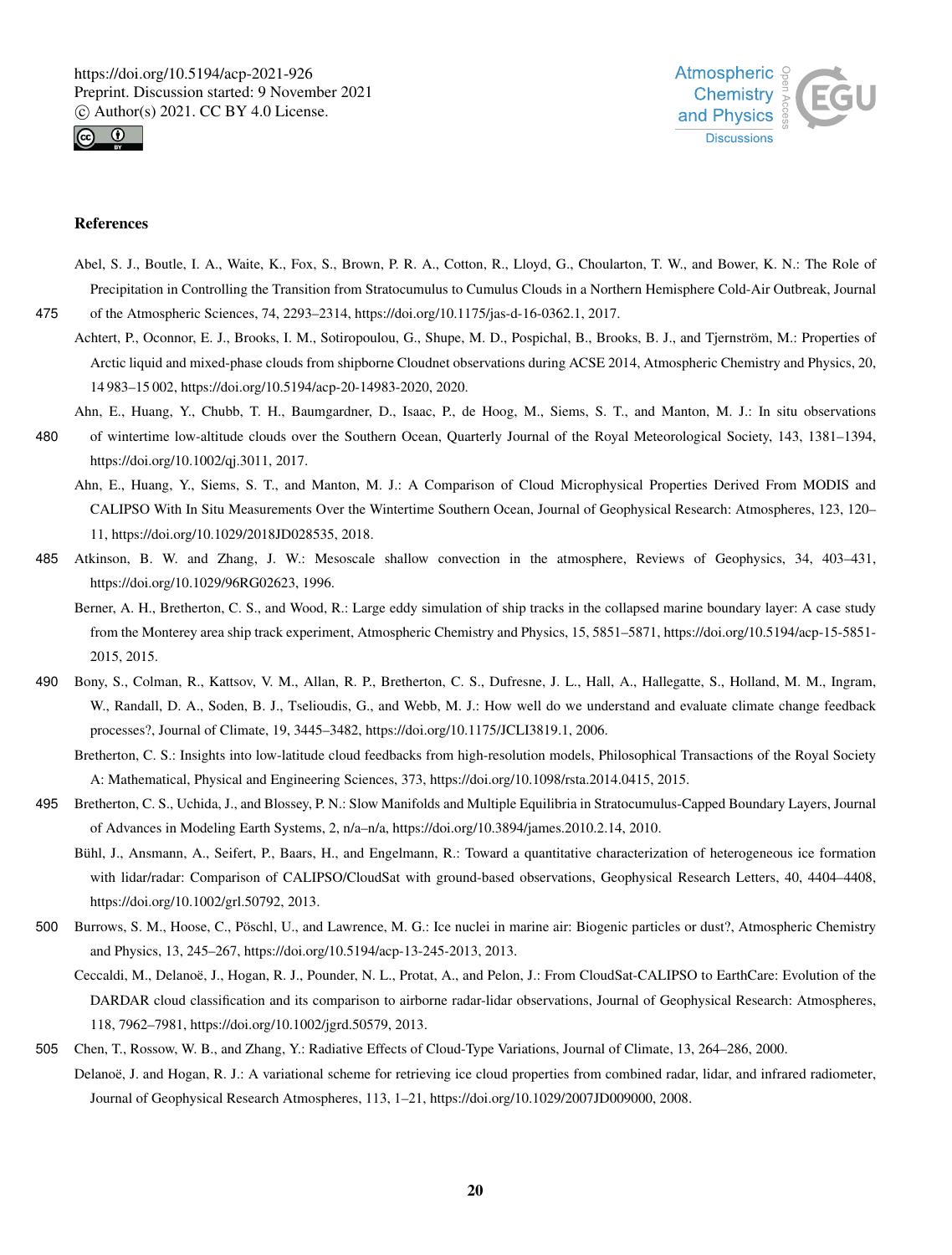



- Delanoë, J. and Hogan, R. J.: Combined CloudSat-CALIPSO-MODIS retrievals of the properties of ice clouds, Journal of Geophysical Research Atmospheres, 115, https://doi.org/10.1029/2009JD012346, 2010.
- 510 DeMott, P. J., Hill, T. C., McCluskey, C. S., Prather, K. A., Collins, D. B., Sullivan, R. C., Ruppel, M. J., Mason, R. H., Irish, V. E., Lee, T., Hwang, C. Y., Rhee, T. S., Snider, J. R., McMeeking, G. R., Dhaniyala, S., Lewis, E. R., Wentzell, J. J., Abbatt, J., Lee, C., Sultana, C. M., Ault, A. P., Axson, J. L., Martinez, M. D., Venero, I., Santos-Figueroa, G., Stokes, M. D., Deane, G. B., Mayol-Bracero, O. L., Grassian, V. H., Bertram, T. H., Bertram, A. K., Moffett, B. F., and Franc, G. D.: Sea spray aerosol as a unique source of ice nucleating particles, Proceedings of the National Academy of Sciences of the United States of America, 113, 5797–5803,
- 515 https://doi.org/10.1073/pnas.1514034112, 2016.
	- D'Alessandro, J. J., McFarquhar, G. M., Wu, W., Stith, J. L., Jensen, J. B., and Rauber, R. M.: Characterizing the occurrence and spatial heterogeneity of liquid, ice and mixed phase low-level clouds over the Southern Ocean using in situ observations acquired during SOCRATES, Journal of Geophysical Research: Atmospheres, 126, https://doi.org/10.1029/2020jd034482, 2021.
- Eastman, R., McCoy, I. L., and Wood, R.: Environmental and internal controls on Lagrangian transitions from closed cell mesoscale cellular 520 convection over subtropical oceans, Journal of the Atmospheric Sciences, 78, 2367–2383, https://doi.org/10.1175/JAS-D-20-0277.1, 2021.
	- Eirund, G. K., Lohmann, U., and Possner, A.: Cloud Ice Processes Enhance Spatial Scales of Organization in Arctic Stratocumulus, Geophysical Research Letters, 46, 14 109–14 117, https://doi.org/10.1029/2019GL084959, 2019a.
		- Eirund, G. K., Possner, A., and Lohmann, U.: Response of Arctic mixed-phase clouds to aerosol perturbations under different surface forcings, Atmospheric Chemistry and Physics, 19, 9847–9864, https://doi.org/10.5194/acp-19-9847-2019, 2019b.
- 525 Feingold, G., Koren, I., Wang, H., Xue, H., and Brewer, W. A.: Precipitation-generated oscillations in open cellular cloud fields, Nature, 466, 849–852, https://doi.org/10.1038/nature09314, 2010.
	- Fletcher, J., Mason, S., and Jakob, C.: The Climatology, Meteorology, and Boundary Layer Structure of Marine Cold Air Outbreaks in Both Hemispheres\*, Journal of Climate, 29, 1999–2014, https://doi.org/10.1175/JCLI-D-15-0268.1, 2016.

Gettelman, A., Hannay, C., Bacmeister, J. T., Neale, R. B., Pendergrass, A. G., Danabasoglu, G., Lamarque, J. F., Fasullo, J. T., Bailey, D. A.,

- 530 Lawrence, D. M., and Mills, M. J.: High Climate Sensitivity in the Community Earth System Model Version 2 (CESM2), Geophysical Research Letters, 46, 8329–8337, https://doi.org/10.1029/2019GL083978, 2019.
	- Glassmeier, F. and Feingold, G.: Network approach to patterns in stratocumulus clouds, Proceedings of the National Academy of Sciences, 114, 10 578–10 583, https://doi.org/10.1073/pnas.1706495114, 2017.
- Hallett, J. and Mossop, S. C.: Production of secondary ice particles during the riming process, Nature, 249, 26–28, 535 https://doi.org/10.1038/249026a0, 1974.
	- Hartmann, D. L., Ockert-Bell, M. E., and Michelsen, M. L.: The Effect of cloud type on earths energy budget: Global Analysis, Journal of Climate, 5, 1281–1304, https://doi.org/https://doi.org/10.1175/1520-0442(1992)005<1281:TEOCTO>2.0.CO;2, 1992.
		- Hu, Y., Rodier, S., Xu, K.-m., Sun, W., Huang, J., Lin, B., Zhai, P., and Josset, D.: Occurrence, liquid water content, and fraction of supercooled water clouds from combined CALIOP/IIR/MODIS measurements, Journal of Geophysical Research, 115, D00H34,
- 540 https://doi.org/10.1029/2009JD012384, 2010.
	- Huang, S., Hu, W., Chen, J., Wu, Z., Zhang, D., and Fu, P.: Overview of biological ice nucleating particles in the atmosphere, Environment International, 146, 106 197, https://doi.org/10.1016/j.envint.2020.106197, 2021a.
		- Huang, Y., Siems, S. T., Manton, M. J., Protat, A., and Delanoë, J.: A study on the low-altitude clouds over the Southern Ocean using the DARDAR-MASK, Journal of Geophysical Research Atmospheres, 117, 1–15, https://doi.org/10.1029/2012JD017800, 2012.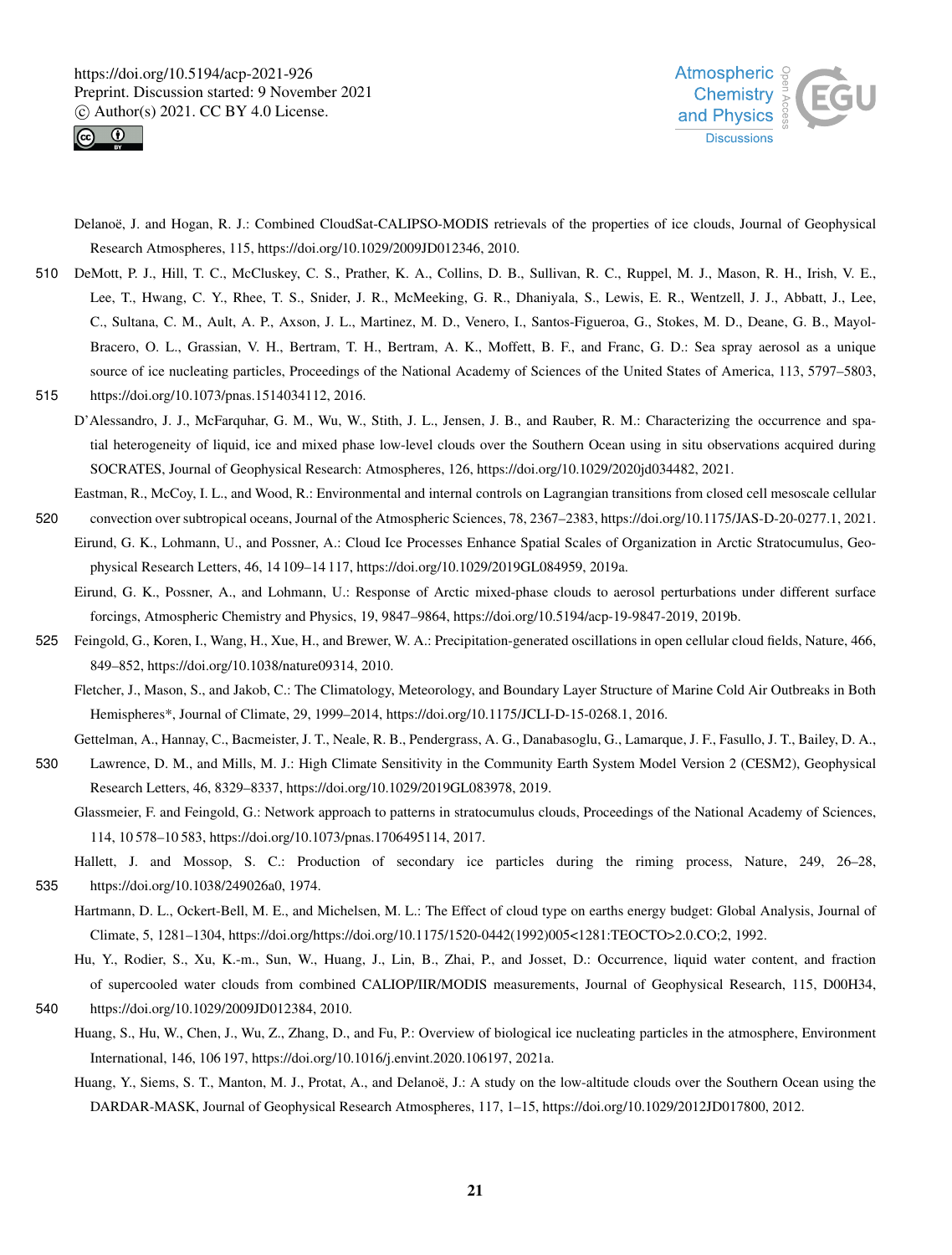



- 545 Huang, Y., Chubb, T. H., Baumgardner, D., DeHoog, M., Siems, S. T., and Manton, M. J.: Evidence for secondary ice production in Southern Ocean open cellular convection, Quarterly Journal of the Royal Meteorological Society, 143, 1685–1703, https://doi.org/10.1002/qj.3041, 2017.
	- Huang, Y., Siems, S. T., and Manton, M. J.: Wintertime In Situ Cloud Microphysical Properties of Mixed-Phase Clouds Over the Southern Ocean, Journal of Geophysical Research: Atmospheres, 126, https://doi.org/10.1029/2021JD034832, 2021b.
- 550 Jensen, M. P., Ghate, V. P., Wang, D., Apoznanski, D. K., Bartholomew, M. J., Giangrande, S. E., Johnson, K. L., and Thieman, M. M.: Contrasting characteristics of open- and closed-cellular stratocumulus cloud in the eastern North Atlantic, Atmospheric Chemistry and Physics, 21, 14 557–14 571, https://doi.org/10.5194/acp-21-14557-2021, 2021.
- Keeler, J. M., Jewett, B. F., Rauber, R. M., McFarquhar, G. M., Rasmussen, R. M., Xue, L., Liu, C., and Thompson, G.: Dynamics of cloud-top generating cells in winter cyclones. Part I: Idealized simulations in the context of field observations, Journal of the Atmospheric 555 Sciences, 73, 1507–1527, https://doi.org/10.1175/JAS-D-15-0126.1, 2016.
- Khanal, S. and Wang, Z.: Uncertainties in MODIS-Based Cloud Liquid Water Path Retrievals at High Latitudes Due to Mixed-Phase Clouds and Cloud Top Height Inhomogeneity, Journal of Geophysical Research: Atmospheres, 123, 154–11, https://doi.org/10.1029/2018JD028558, 2018.
	- Korolev, A. V., McFarquhar, G. M., Field, P. R., Franklin, C. N., Lawson, P., Wang, Z., Williams, E., Abel, S. J., Axisa, D., Borrmann, S.,
- 560 Crosier, J., Fugal, J., Krämer, M., Lohmann, U., Schlenczek, O., Schnaiter, M., and Wendisch, M.: Mixed-Phase Clouds: Progress and Challenges, Meteorological Monographs, 58, 1–5, https://doi.org/10.1175/amsmonographs-d-17-0001.1, 2017.
	- Lang, F., Ackermann, L., Huang, Y., Truong, S. C. H., Siems, S. T., and Manton, M. J.: A climatology of open and closed mesoscale cellular convection over the Southern Ocean derived from Himawari-8 observations, Atmospheric Chemistry and Physics Discussions [preprint], https://doi.org/10.5194/acp-2021-681, in review, 2021a.
- 565 Lang, F., Huang, Y., Protat, A., Truong, S. C. H., Siems, S. T., and Manton, M. J.: Shallow Convection and Precipitation over the Southern Ocean: A Case Study during the CAPRICORN 2016 Field Campaign, Journal of Geophysical Research: Atmospheres, 126, https://doi.org/10.1029/2020JD034088, 2021b.
- Lee, S. S., Ha, K.-J., Manoj, M. G., Kamruzzaman, M., Kim, H., Utsumi, N., and Guo, J.: Mid-latitude mixed-phase stratocumulus clouds and their interactions with aerosols: how ice processes affect microphysical, dynamic and thermodynamic development in those clouds 570 and interactions?, Atmospheric Chemistry and Physics, pp. 1–65, https://doi.org/10.5194/acp-2020-1318, 2021.
- Libbrecht, K. G.: The physics of snow crystals, Reports on Progress in Physics, 68, 855–895, https://doi.org/10.1088/0034-4885/68/4/R03, 2005.
- Listowski, C., Delanoë, J., Kirchgaessner, A., Lachlan-Cope, T., and King, J.: Antarctic clouds, supercooled liquid water and mixed phase, investigated with DARDAR: Geographical and seasonal variations, Atmospheric Chemistry and Physics, 19, 6771–6808, 575 https://doi.org/10.5194/acp-19-6771-2019, 2019.
	- Loeb, N. G., Wielicki, B. A., Rose, F. G., and Doelling, D. R.: Variability in global top-of-atmosphere shortwave radiation between 2000 and 2005, Geophysical Research Letters, 34, https://doi.org/10.1029/2006GL028196, 2007.
	- Mace, G. G., Protat, A., and Benson, S.: Mixed-Phase Clouds Over the Southern Ocean as Observed From Satellite and Surface Based Lidar and Radar, Journal of Geophysical Research: Atmospheres, 126, https://doi.org/10.1029/2021JD034569, 2021.
- 580 Magono, C.: The Temperature Conditions for the Growth of Natural and Artificial Snow Crystals, Journal of the Meteorological Society of Japan, 40, 185–192, https://doi.org/10.2151/jmsj1923.40.4\_185, 1962.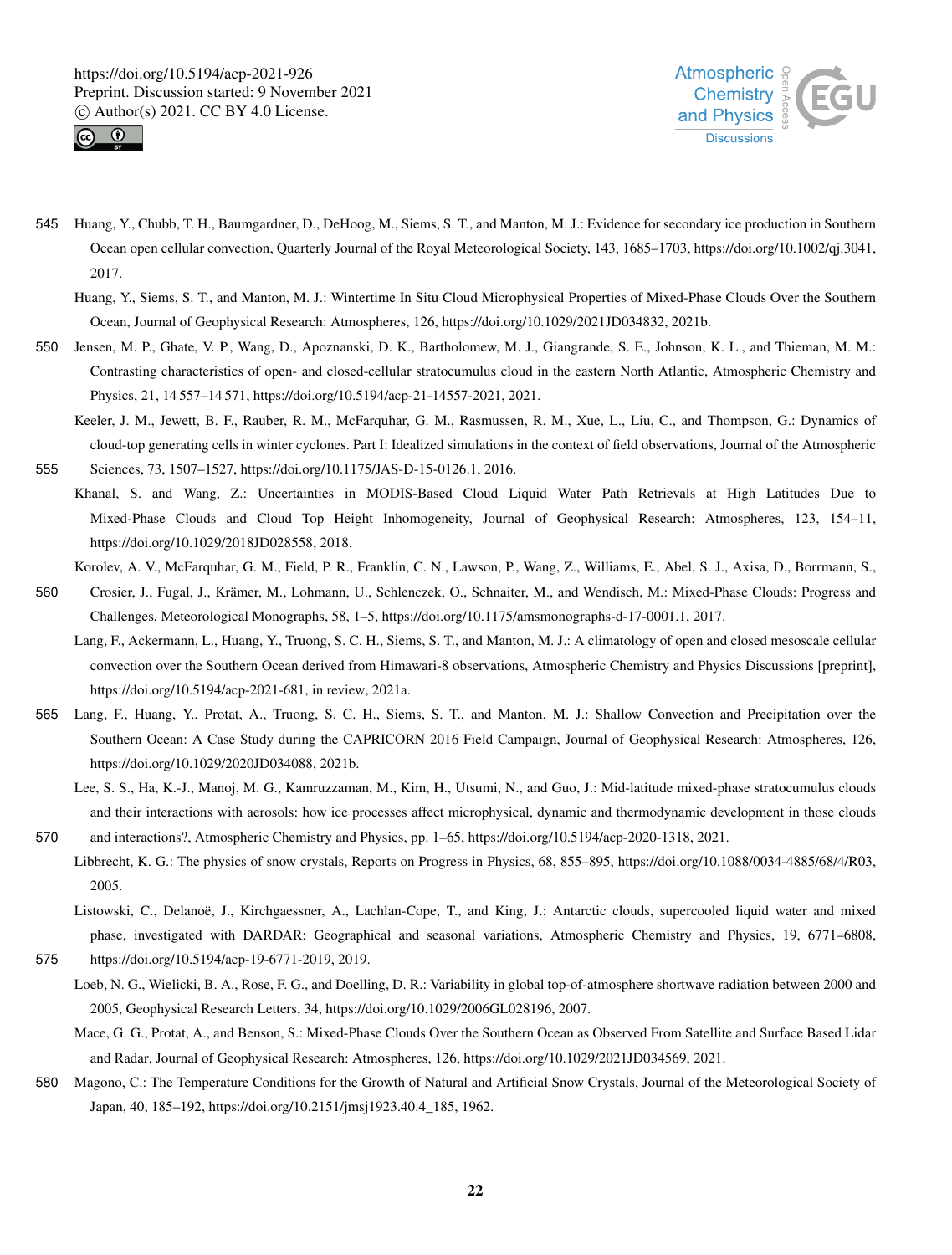



Marchand, R., Mace, G. G., Ackerman, T., and Stephens, G. L.: Hydrometeor detection using Cloudsat - An earth-orbiting 94-GHz cloud radar, Journal of Atmospheric and Oceanic Technology, 25, 519–533, https://doi.org/10.1175/2007JTECHA1006.1, 2008.

Mason, S., Jakob, C., Protat, A., and Delanoë, J.: Characterizing observed midtopped cloud regimes associated with Southern Ocean short-585 wave radiation biases, Journal of Climate, 27, 6189–6203, https://doi.org/10.1175/JCLI-D-14-00139.1, 2014.

- Matus, A. V. and L'Ecuyer, T. S.: The role of cloud phase in Earth's radiation budget, Journal of Geophysical Research, 122, 2559–2578, https://doi.org/10.1002/2016JD025951, 2017.
- McCluskey, C. S., DeMott, P. J., Ma, P. L., and Burrows, S. M.: Numerical Representations of Marine Ice-Nucleating Particles in Remote Marine Environments Evaluated Against Observations, Geophysical Research Letters, 46, 7838–7847, 590 https://doi.org/10.1029/2018GL081861, 2019.
	- McCoy, D. T., Hartmann, D. L., and Grosvenor, D. P.: Observed Southern Ocean cloud properties and shortwave reflection. Part I: Calculation of SW flux from observed cloud properties, Journal of Climate, 27, 8836–8857, https://doi.org/10.1175/JCLI-D-14-00287.1, 2014a.

McCoy, D. T., Hartmann, D. L., and Grosvenor, D. P.: Observed Southern Ocean cloud properties and shortwave reflection. Part II: Phase changes and low cloud feedback, Journal of Climate, 27, 8858–8868, https://doi.org/10.1175/JCLI-D-14-00288.1, 2014b.

- 595 McCoy, D. T., Hartmann, D. L., Zelinka, M. D., Ceppi, P., and Grosvenor, D. P.: Mixed-phase cloud physics and Southern Ocean cloud feedback in climate models, Journal of Geophysical Research, 120, 9539–9554, https://doi.org/10.1002/2015JD023603, 2015.
	- McCoy, I. L., Wood, R., and Fletcher, J. K.: Identifying Meteorological Controls on Open and Closed Mesoscale Cellular Convection Associated with Marine Cold Air Outbreaks, Journal of Geophysical Research: Atmospheres, 122, 678–11, https://doi.org/10.1002/2017JD027031, 2017.
- 600 McFarquhar, G. M., Bretherton, C. S., Marchand, R., Protat, A., DeMott, P. J., Alexander, S. P., Roberts, G. C., Twohy, C. H., Toohey, D. W., Siems, S. T., Huang, Y., Wood, R., Rauber, R. M., Lasher-Trapp, S., Jensen, J. B., Stith, J. L., Mace, G. G., Um, J., Järvinen, E., Schnaiter, M., Gettelman, A., Sanchez, K. J., McCluskey, C. S., Russell, L. M., McCoy, I. L., Atlas, R. L., Bardeen, C. G., Moore, K. A., Hill, T. C., Humphries, R. S., Keywood, M. D., Ristovski, Z., Cravigan, L., Schofield, R., Fairall, C., Mallet, M. D., Kreidenweis, S. M., Rainwater, B., D'Alessandro, J. J., Wang, Y., Wu, W., Saliba, G., Levin, E. J. T., Ding, S., Lang, F., Truong, S. C. H., Wolff, C., Haggerty, J., Harvey,
- 605 M. J., Klekociuk, A. R., and McDonald, A.: Observations of Clouds, Aerosols, Precipitation, and Surface Radiation over the Southern Ocean: An Overview of CAPRICORN, MARCUS, MICRE, and SOCRATES, Bulletin of the American Meteorological Society, 102, E894–E928, https://doi.org/10.1175/BAMS-D-20-0132.1, 2021.
	- Mignani, C., Creamean, J. M., Zimmermann, L., Alewell, C., and Conen, F.: New type of evidence for secondary ice formation at around -15 ◦C in mixed-phase clouds, Atmospheric Chemistry and Physics, 19, 877–886, https://doi.org/10.5194/acp-19-877-2019, 2019.
- 610 Morrison, A. E., Siems, S. T., and Manton, M. J.: A three-year climatology of cloud-top phase over the Southern Ocean and North Pacific, Journal of Climate, 24, 2405–2418, https://doi.org/10.1175/2010JCLI3842.1, 2011.
	- Morrison, A. L., Kay, J. E., Chepfer, H., Guzman, R., and Yettella, V.: Isolating the Liquid Cloud Response to Recent Arctic Sea Ice Variability Using Spaceborne Lidar Observations, Journal of Geophysical Research: Atmospheres, 123, 473–490, https://doi.org/10.1002/2017JD027248, 2018.
- 615 Muhlbauer, A., McCoy, I. L., and Wood, R.: Climatology of stratocumulus cloud morphologies: microphysical properties and radiative effects, Atmospheric Chemistry and Physics, 14, 6695–6716, https://doi.org/10.5194/acp-14-6695-2014, 2014.
	- Mülmenstädt, J., Sourdeval, O., Delanoë, J., and Quaas, J.: Frequency of occurrence of rain from liquid-, mixed-, and ice-phase clouds derived from A-Train satellite retrievals, Geophysical Research Letters, 42, 6502–6509, https://doi.org/10.1002/2015GL064604, 2015.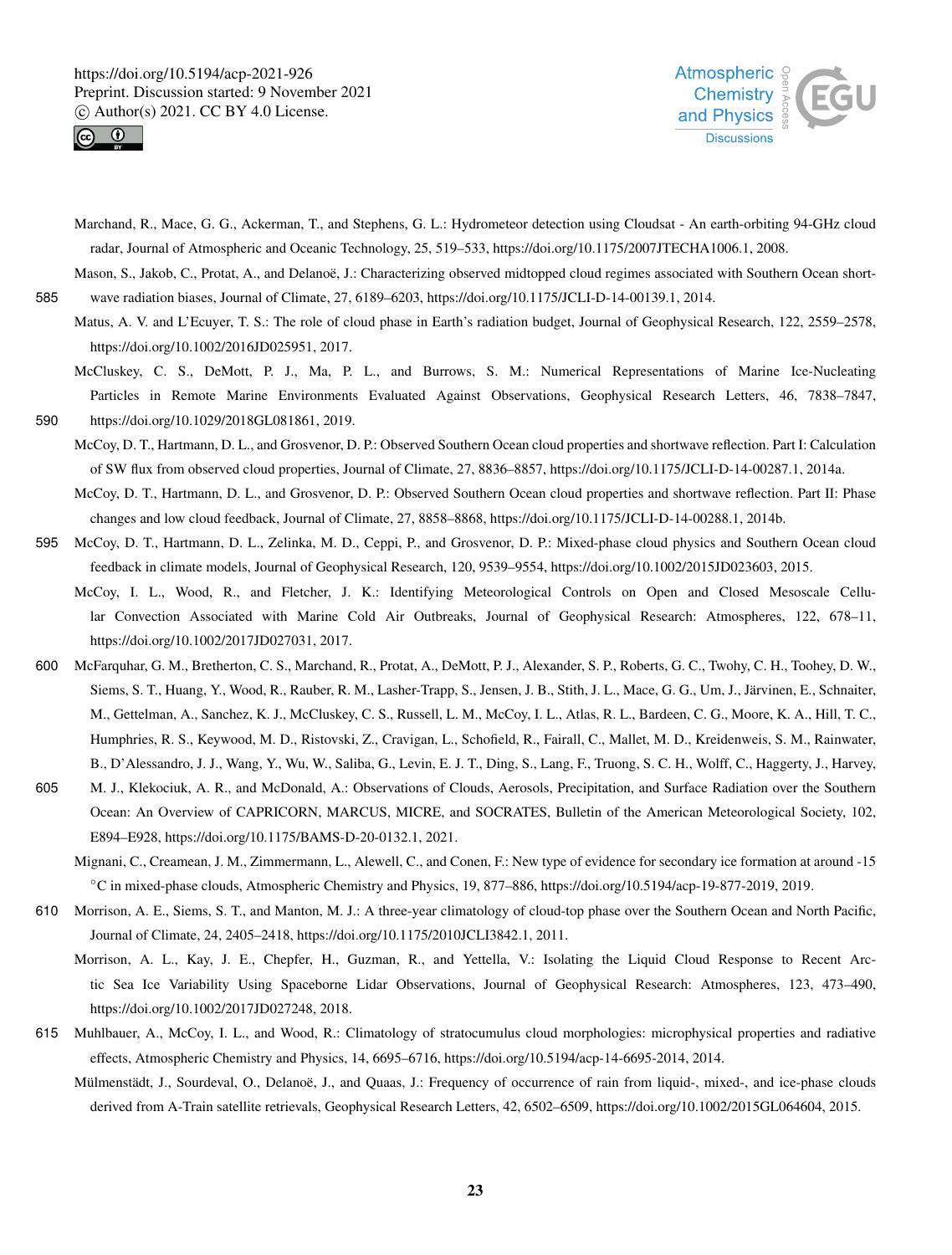



- Niu, J., Carey, L. D., Yang, P., and Vonder Haar, T. H.: Optical properties of a vertically inhomogeneous mid-latitude mid-level mixed-phase 620 altocumulus in the infrared region, Atmospheric Research, 88, 234–242, https://doi.org/10.1016/j.atmosres.2007.11.020, 2008.
	- Platnick, S. and Twomey, S.: Determining the Susceptibility of Cloud Albedo to Changes in Droplet Concentration with the Advanced Very High Resolution Radiometer, Journal of Applied Meteorology, 33, 334–347, https://doi.org/10.1175/1520- 0450(1994)033<0334:DTSOCA>2.0.CO;2, 1994.
- Platnick, S., Hubanks, P. A., Meyer, K. G., and King, M. D.: MODIS Atmosphere L3 Monthly Product. NASA MODIS Adaptive Processing 625 System, Goddard Space Flight Center, USA, https://doi.org/http://dx.doi.org/10.5067/MODIS/MOD08\_M3.006, 2015.
	- Ramanathan, V., Cess, D., Harrison, E. F., Minnis, P., Barkstrom, B. R., Ahmad, E., and Hartmann, D. L.: Cloud-radiative forcing and climate: Results from the earth radiation budget experiment, Science, 243, 57–63, https://doi.org/DOI: 10.1126/science.243.4887.57, 1989.
		- Randall, D. A., Coakley, J. A., Fairall, C. W., Kropfli, R. A., and Lenschow, D. H.: Outlook for Research on Subtropical, American Meteorological Society, 65, 1290–1301, 1984.
- 630 Riley, E. M. and Mapes, B. E.: Unexpected peak near -15℃ in CloudSat echo top climatology, Geophysical Research Letters, 36, https://doi.org/10.1029/2009GL037558, 2009.
	- Roesler, E. L., Posselt, D. J., and Rood, R. B.: Using large eddy simulations to reveal the size, strength, and phase of updraft and downdraft cores of an Arctic mixed-phase stratocumulus cloud, Journal of Geophysical Research, 122, 4378–4400, https://doi.org/10.1002/2016JD026055, 2017.
- 635 Shupe, M. D., Matrosov, S. Y., and Uttal, T.: Arctic mixed-phase cloud properties derived from surface-based sensors at SHEBA, Journal of the Atmospheric Sciences, 63, 697–711, https://doi.org/10.1175/JAS3659.1, 2006.
	- Shupe, M. D., Daniel, J. S., de Boer, G., Eloranta, E. W., Kollias, P., Long, C. N., Luke, E. P., Turner, D. D., and Verlinde, J.: A focus on mixed-phase clouds, Bulletin of the American Meteorological Society, 89, 1549–1562, https://doi.org/10.1175/2008BAMS2378.1, 2008. Silber, I., Fridlind, A. M., Verlinde, J., Ackerman, A. S., Cesana, G. V., and Knopf, D. A.: The prevalence of precipitation from polar
- 640 supercooled clouds, Atmospheric Chemistry and Physics, 21, 3949–3971, https://doi.org/10.5194/acp-21-3949-2021, 2021a.
	- Silber, I., McGlynn, P. S., Harrington, J. Y., and Verlinde, J.: Habit-Dependent Vapor Growth Modulates Arctic Supercooled Water Occurrence, Geophysical Research Letters, 48, https://doi.org/10.1029/2021GL092767, 2021b.
		- Sullivan, S. C., Hoose, C., Kiselev, A., Leisner, T., and Nenes, A.: Initiation of secondary ice production in clouds, Atmospheric Chemistry and Physics, 18, 1593–1610, https://doi.org/10.5194/acp-18-1593-2018, 2018.
- 645 Sun, Z. and Shine, K. P.: Studies of the radiative properties of ice and mixed-phase clouds, Quarterly Journal of the Royal Meteorological Society, 120, 111–137, https://doi.org/10.1002/qj.49712051508, 1994.

Takahashi, T., Nagao, Y., and Kushiyama, Y.: Possible High Ice Particle Produtcion during Graupel-Graupel Collisions, American Meteorological Society, 1995.

Tan, I. and Storelvmo, T.: Evidence of Strong Contributions From Mixed-Phase Clouds to Arctic Climate Change, Geophysical Research

- 650 Letters, 46, 2894–2902, https://doi.org/10.1029/2018GL081871, 2019.
	- Taylor, P. C., Kato, S., Xu, K. M., and Cai, M.: Covariance between Arctic sea ice and clouds within atmospheric state regimes at the satellite footprint level, Journal of Geophysical Research, 120, 656–12, https://doi.org/10.1002/2015JD023520, 2015.
		- Tornow, F., Ackerman, A. S., and Fridlind, A. M.: Preconditioning of overcast-to-broken cloud transitions by riming in marine cold air outbreaks, Atmospheric Chemistry and Physics, 21, 12 049–12 067, https://doi.org/10.5194/acp-21-12049-2021, 2021.
- 655 Vergara-Temprado, J., Murray, B. J., Wilson, T. W., O'Sullivan, D., Browse, J., Pringle, K. J., Ardon-Dryer, K., Bertram, A. K., Burrows, S. M., Ceburnis, D., Demott, P. J., Mason, R. H., O'Dowd, C. D., Rinaldi, M., and Carslaw, K. S.: Contribution of feldspar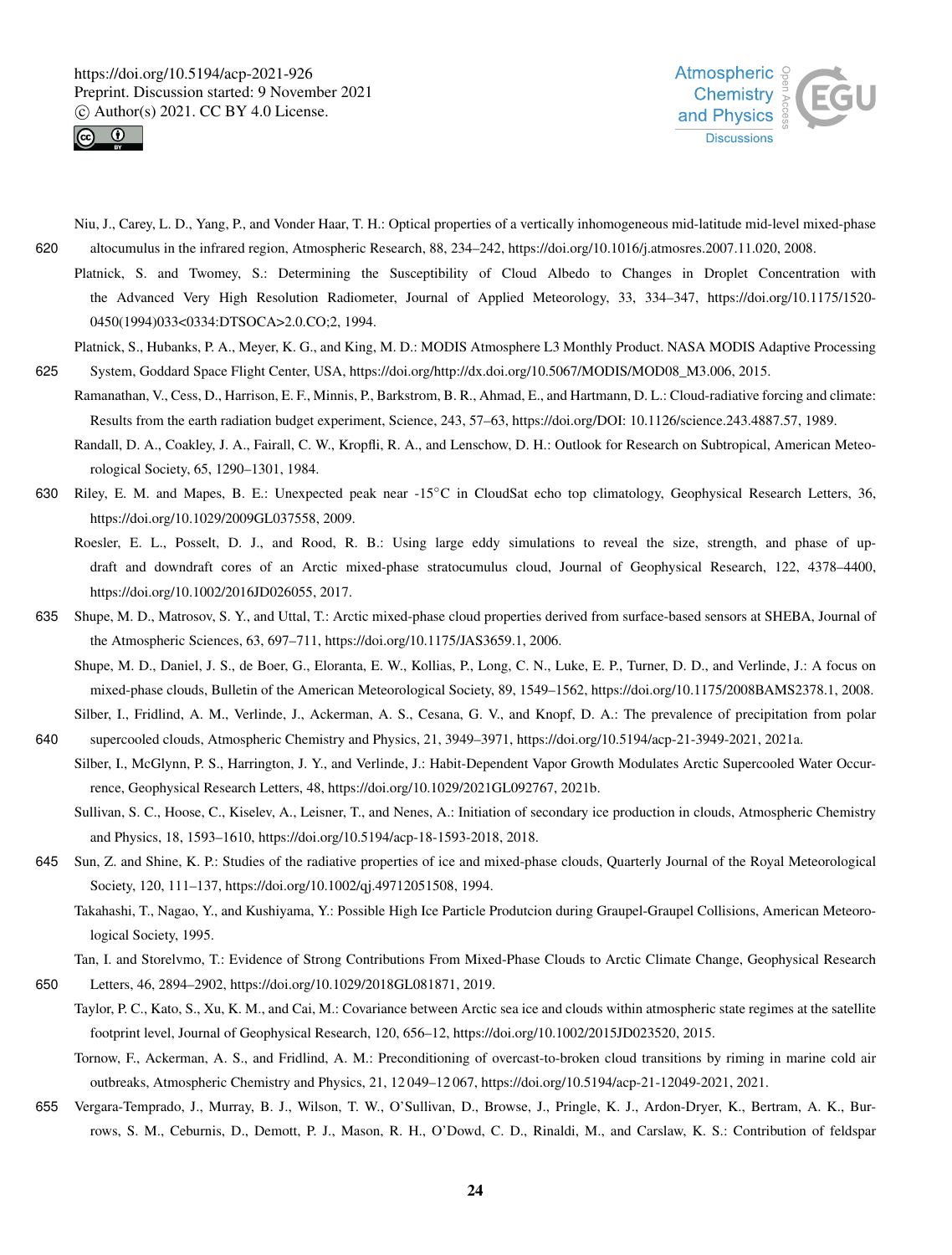



and marine organic aerosols to global ice nucleating particle concentrations, Atmospheric Chemistry and Physics, 17, 3637–3658, https://doi.org/10.5194/acp-17-3637-2017, 2017.

Wall, C. J., Kohyama, T., and Hartmann, D. L.: Low-cloud, boundary layer, and sea ice interactions over the Southern Ocean during winter, 660 Journal of Climate, 30, 4857–4871, https://doi.org/10.1175/JCLI-D-16-0483.1, 2017.

- Wang, Y., McFarquhar, G. M., Rauber, R. M., Zhao, C., Wu, W., Finlon, J. A., Stechman, D. M., Stith, J., Jensen, J. B., Schnaiter, M., Järvinen, E., Waitz, F., Vivekanandan, J., Dixon, M., Rainwater, B., and Toohey, D. W.: Microphysical Properties of Generating Cells Over the Southern Ocean: Results From SOCRATES, Journal of Geophysical Research: Atmospheres, 125, https://doi.org/10.1029/2019JD032237, 2020.
- 665 Wood, R.: Clouds and Fog: Stratus and Stratocumulus, vol. 2, Elsevier, second edi edn., https://doi.org/10.1016/B978-0-12-382225-3.00396- 0, 2015.

Wood, R. and Hartmann, D. L.: Spatial variability of liquid water path in marine low cloud: The importance of mesoscale cellular convection, Journal of Climate, 19, 1748–1764, https://doi.org/10.1175/JCLI3702.1, 2006.

Wood, R., Comstock, K. K., Bretherton, C. S., Cornish, C., Tomlinson, J., Collins, D. R., and Fairall, C. W.: Open cellular structure in marine 670 stratocumulus sheets, Journal of Geophysical Research, 113, 1–16, https://doi.org/10.1029/2007JD009371, 2008.

Wood, R., Bretherton, C. S., Leon, D. C., Clarke, A. D., Zuidema, P., Allen, G., and Coe, H.: An aircraft case study of the spatial transition from closed to open mesoscale cellular convection over the Southeast Pacific, Atmospheric Chemistry and Physics, 11, 2341–2370, https://doi.org/10.5194/acp-11-2341-2011, 2011.

Yamaguchi, T. and Feingold, G.: On the relationship between open cellular convective cloud patterns and the spatial distribution of precipi-

675 tation, Atmospheric Chemistry and Physics, 15, 1237–1251, https://doi.org/10.5194/acp-15-1237-2015, 2015.

Yang, F., Ovchinnikov, M., and Shaw, R. A.: Minimalist model of ice microphysics in mixed-phase stratiform clouds, Geophysical Research Letters, 40, 3756–3760, https://doi.org/10.1002/GRL.50700, 2013.

Young, G., Connolly, P. J., Dearden, C., and Choularton, T. W.: Relating large-scale subsidence to convection development in Arctic mixedphase marine stratocumulus, Atmospheric Chemistry and Physics, 18, 1475–1494, https://doi.org/10.5194/acp-18-1475-2018, 2018.

680 Zaremba, T. J., Rauber, R. M., McFarquhar, G. M., DeMott, P. J., D'Alessandro, J. J., and Wu, W.: Ice in Southern Ocean Clouds With Cloud Top Temperatures Exceeding -5◦C, Journal of Geophysical Research: Atmospheres, 126, 1–13, https://doi.org/10.1029/2021JD034574, 2021.

Zelinka, M. D., Klein, S. A., and Hartmann, D. L.: Computing and partitioning cloud feedbacks using cloud property histograms. Part II: Attribution to changes in cloud amount, altitude, and optical depth, Journal of Climate, 25, 3736–3754, https://doi.org/10.1175/JCLI-D-

685 11-00249.1, 2012.

Zelinka, M. D., Klein, S. A., Taylor, K. E., Andrews, T., Webb, M. J., Gregory, J. M., and Forster, P. M.: Contributions of different cloud types to feedbacks and rapid adjustments in CMIP5, Journal of Climate, 26, 5007–5027, https://doi.org/10.1175/JCLI-D-12-00555.1, 2013.

Zelinka, M. D., Myers, T. A., McCoy, D. T., Po-Chedley, S., Caldwell, P. M., Ceppi, P., Klein, S. A., and Taylor, K. E.: Causes of Higher Climate Sensitivity in CMIP6 Models, Geophysical Research Letters, 47, https://doi.org/10.1029/2019GL085782, 2020.

- 690 Zhang, D., Luo, T., Liu, D., and Wang, Z.: Spatial scales of altocumulus clouds observed with collocated CALIPSO and CloudSat measurements, Atmospheric Research, 148, 58–69, https://doi.org/10.1016/j.atmosres.2014.05.023, 2014.
	- Zhang, D., Liu, D., Luo, T., Wang, Z., and Yin, Y.: Aerosol impacts on cloud thermodynamic phase change over East Asia observed with CALIPSO and CloudSat measurements, Journal of Geophysical Research: Atmospheres, 120, 1490–1501, https://doi.org/10.1002/2014JD022630, 2015.